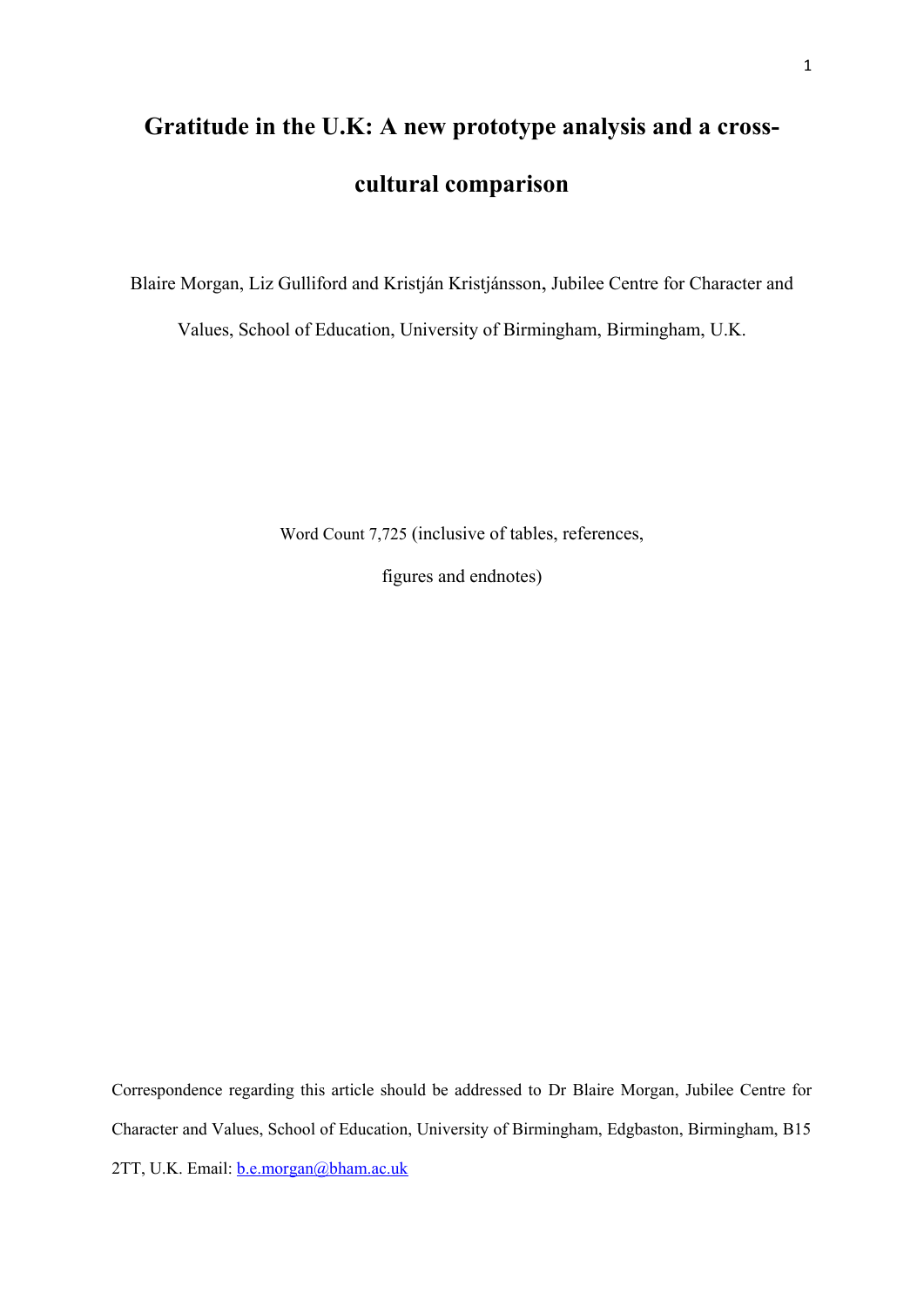## **Abstract**

The present research examined gratitude in the U.K., contrasted features of gratitude with those identified in the U.S.A., and explored whether gratitude is associated with virtue. In three studies we demonstrated that gratitude is prototypically organized; that there are crosscultural differences between U.K. and U.S. descriptions of gratitude; and that judgments of gratitude are closely related to judgments of virtue. Study 1 demonstrated that the frequencies of negative attributes are considerably greater in the U.K. than in the U.S.A. We suggest that gratitude has a common core with culturally ubiquitous features, but also socially constructed elements specific to individual cultures. Study 2 noted discrepancies between centrality and frequency ratings. We propose that prototype analyses should consider both intuitive frequency ratings and the deliberative processes involved in assessing centrality. In Study 3, we noted a significant correlation between judgments of gratitude and judgments of virtue, suggesting the two are intrinsically linked.

**Keywords:** Gratitude, prototype analysis, indebtedness, virtue, character strengths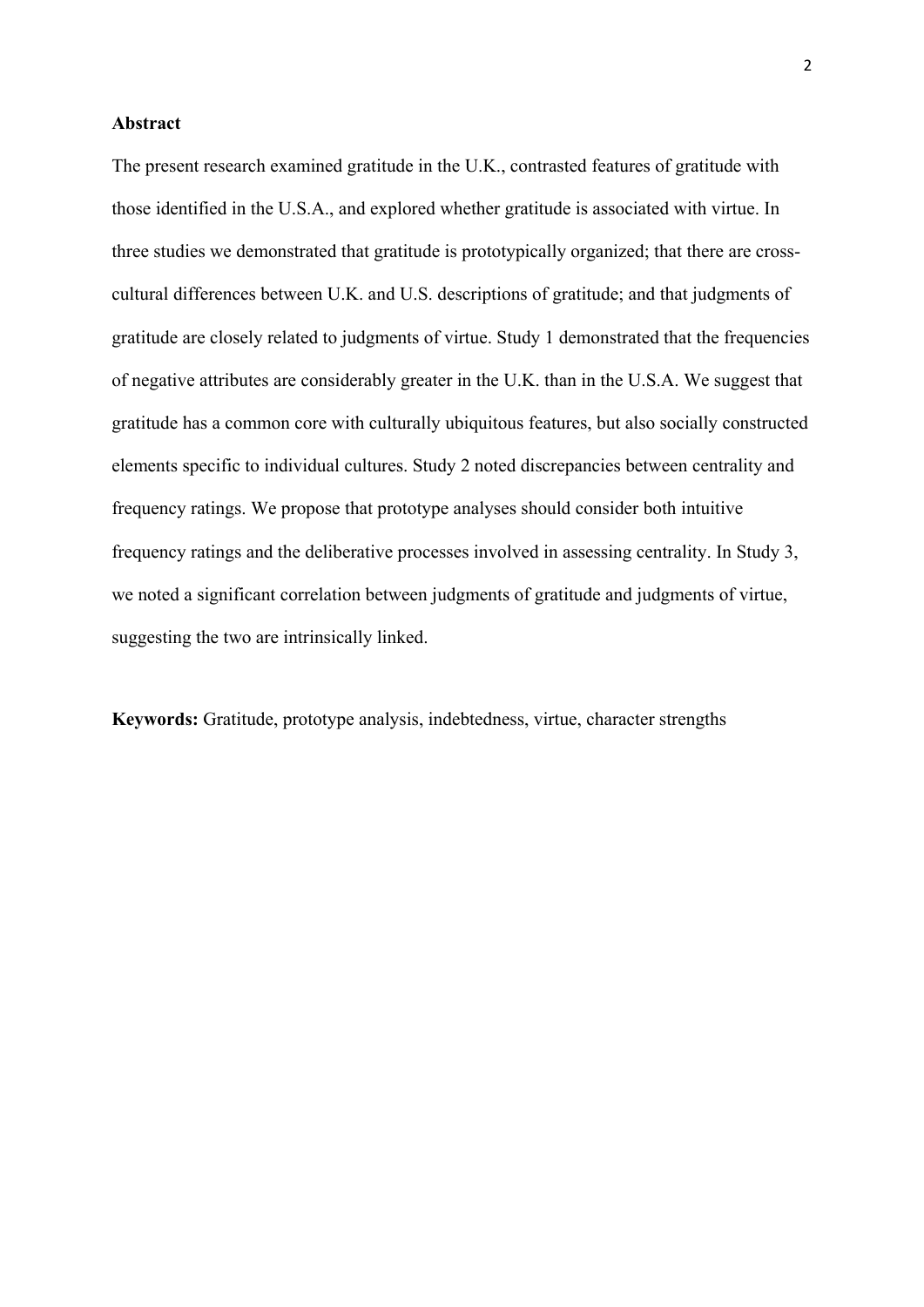#### **Introduction**

Whilst gratitude research is prominent in the U.S.A, there has been comparably little focus on this topic in U.K culture (with the obvious exception of Alex Wood and colleagues; see, for example, Wood, Brown & Maltby, 2011; Wood, Froh & Geraghty, 2010). This paper offers an introductory examination of the concept of gratitude in the U.K., using prototype analysis.

*Why study gratitude?* Gratitude has recently become something of a hot topic, especially in positive psychology. This is, no doubt, partially due to its positive psychological benefits. For instance, gratitude has been linked with subjective well-being (Emmons & McCullough, 2003; Froh, Sefick, & Emmons, 2008; Watkins, 2004); life satisfaction (Fagley, 2012; Froh, Yurkewicz, & Kashdan, 2009); better mental health (Froh, Emmons, Card, Bono, & Wilson, 2011) and improvements in interpersonal relationships (Algoe, Haidt, & Gable, 2008). Moreover, benefits are not restricted to improving one's own personal circumstances; gratitude may also have socio-moral value and extend to external parties. For instance, McCullough and colleagues (2001) propose that gratitude has three moral functions that give rise to moral behaviors. They suggest, for example, that acts of gratitude can generate a spiral effect with one good act creating another, thereby producing a virtuous circle of events.

*What is gratitude?* We believe that this question warrants a fresh look. From canvassing the topic at large, we have noted two key problems that affect the way gratitude is defined. The first major problem is an over-reliance, in the social-science literature, on dictionary definitions of gratitude, and a tendency to refer back to previous researchers' characterizations of gratitude without stopping to consider how these might be developed or improved (see SecondAuthor, FirstAuthor, and ThirdAuthor, 2013). This reliance on existing definitions is problematic; what if the authors who are consistently quoted have overlooked an important aspect of what gratitude involves? With the exception of the paper by Lambert and colleagues (2009), there is a noticeable dearth of studies examining what gratitude *is* and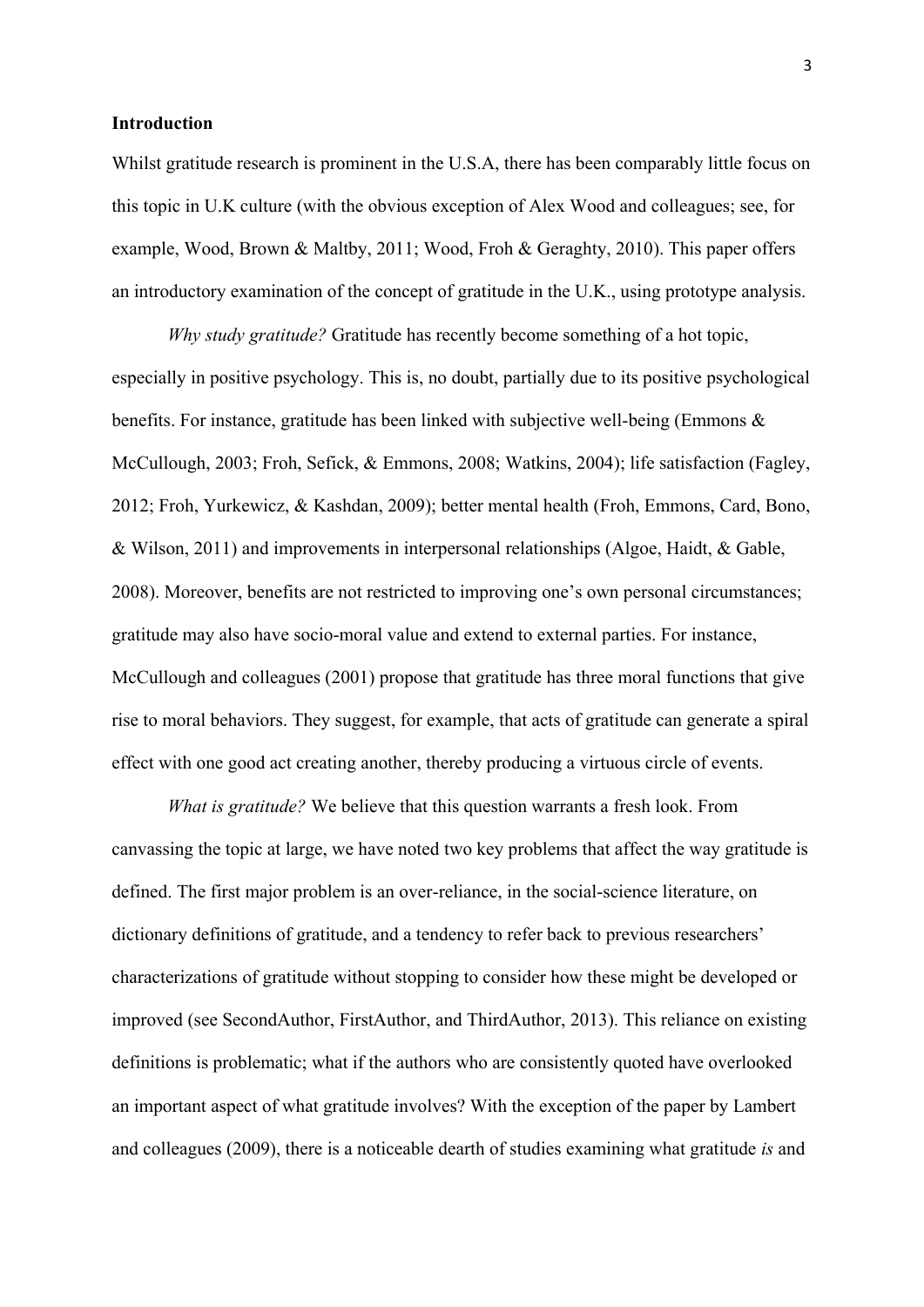what features it involves. In this paper, we follow the example set by Lambert and colleagues (2009) and examine gratitude from the bottom up; namely, the features and characteristics that laypeople believe exemplify the concept.

The second problem surrounding the conceptualization of gratitude is that philosophers often superimpose their own assumptions of what gratitude is, what it entails, and when it is owed or warranted, sometimes disregarding the layperson's experience and understanding of the concept. For instance, Roberts (2004) suggests that gratitude must involve a supererogatory act; that is, gratitude must go beyond what is due to you. He proposes that feeling gratitude towards those who are merely doing their job (a doctor, a lifeguard, a fire-fighter, etc.) is misplaced. However, if the layperson *does* feel gratitude towards a doctor or lifeguard, why must this be deemed "misplaced"?<sup>1</sup> Whilst we recognize and appreciate the value of the conceptual work philosophers have undertaken on the subject of gratitude, we are keen to unite conceptual theorizing with the layperson's experience. We consider it important to address the two major problems we have outlined; whilst we draw upon the work of psychologists and philosophers in the field, we want to avoid reliance on definitions already present in the psychology literature as well as overly tight philosophical conceptions of gratitude that may not fit with the layperson's experience. To achieve this, we must start by focusing on what features and characteristics are common to experienced instances of gratitude and how the term "gratitude" is typically understood.

*How is gratitude conceptualized?* Our recent conceptual analysis of gratitude, bringing together views from psychology and philosophy, has highlighted some important controversies (see SecondAuthor et al., 2013). For example, does a benefit have to materialize, or is the intention to benefit sufficient? Must gratitude involve a benefactor, or can you be grateful without attributing this to any person? And, most central to present

4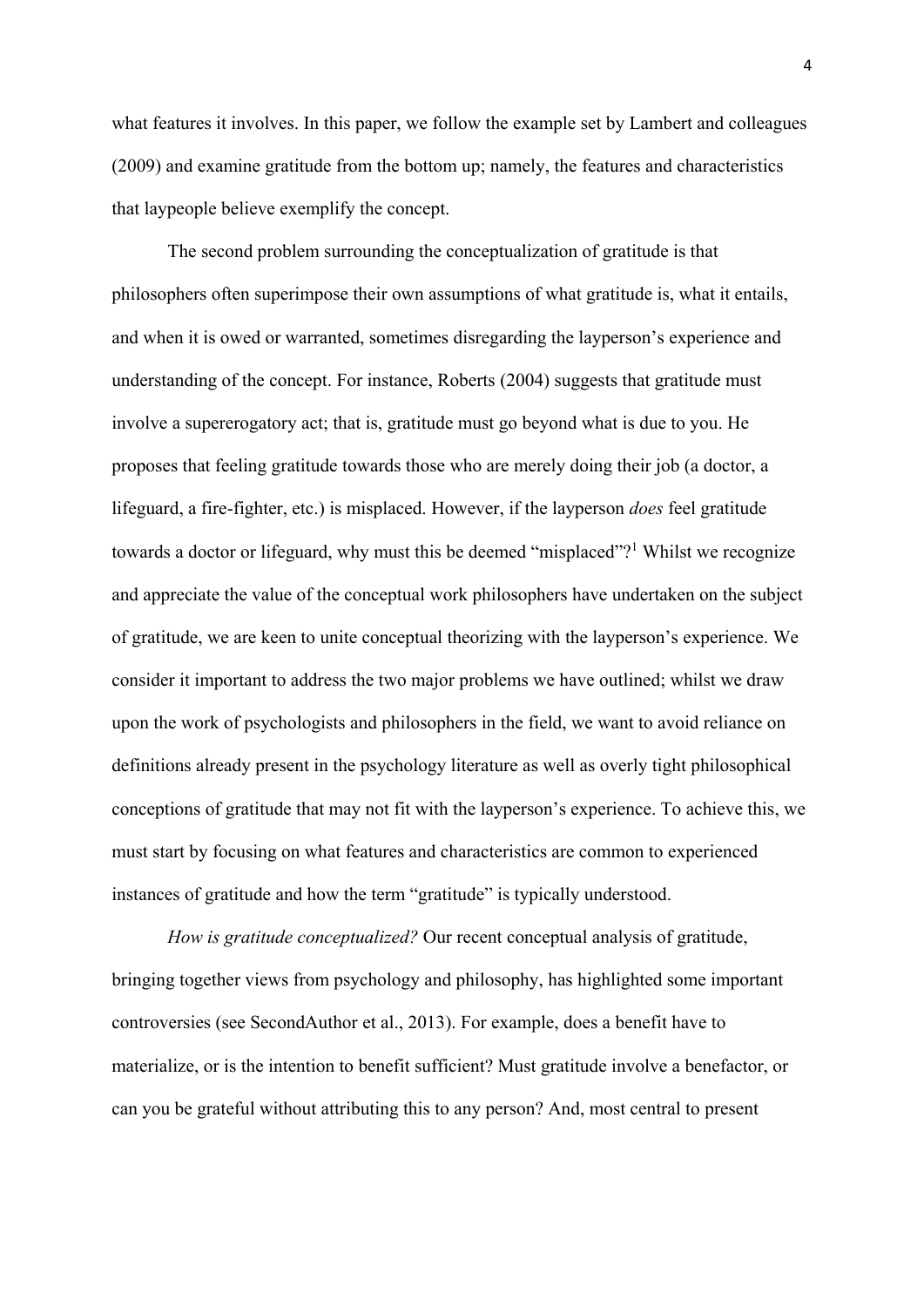purposes, is gratitude inherently positively valenced, or does it involve some negative aspects?

In the gratitude literature, and in psychology in particular, gratitude is typically portrayed as inherently positive (phenomenologically as well as morally). In fact, it has been deemed the "quintessential positive psychology trait" (Wood Joseph, Lloyd, & Atkins, 2009). However, gratitude is also closely associated with negative emotions such as indebtedness or feelings of obligation (to repay benefits). In fact, several studies have found a correlation between gratitude and indebtedness (e.g., Tesser, Gatewood, & Driver, 1968; Watkins, Sheer, Ovnicek, & Kolts, 2006). Despite these associations, researchers have tried to preserve gratitude's status as exclusively "positive" by dissociating it from any negative emotions (see Watkins et al., 2006). The issue of whether gratitude is perceived as inherently positive is beginning to be questioned, however, with some researchers highlighting the need to examine whether gratitude has a darker side (Wood, Froh, & Geraghty, 2010). We are keen to examine this matter more closely by looking to the layperson's experience; do people always view gratitude as positive, or are negative emotions sometimes implicated too? (see Study 1).

Importantly, the studies presented in this paper allow for an interesting cross-cultural comparison between the U.K. and the U.S.A. by contrasting our findings here with those of Lambert and colleagues (2009). These two bodies of work are based on the same principles of prototype analysis (though conducted in quite distinct ways, see Studies 2 and 3). In these studies, laypeople generate features that exemplify gratitude, rate their valence and centrality, and the researchers examine how the centrality of these features affects laypeople's cognition about gratitude (see the section, The Nature of Concepts: A Prototypical Approach). This comparison *did* uncover some exciting cross-cultural differences which suggest that at least some aspects of gratitude are context- (or culture-) dependent (see Study 1).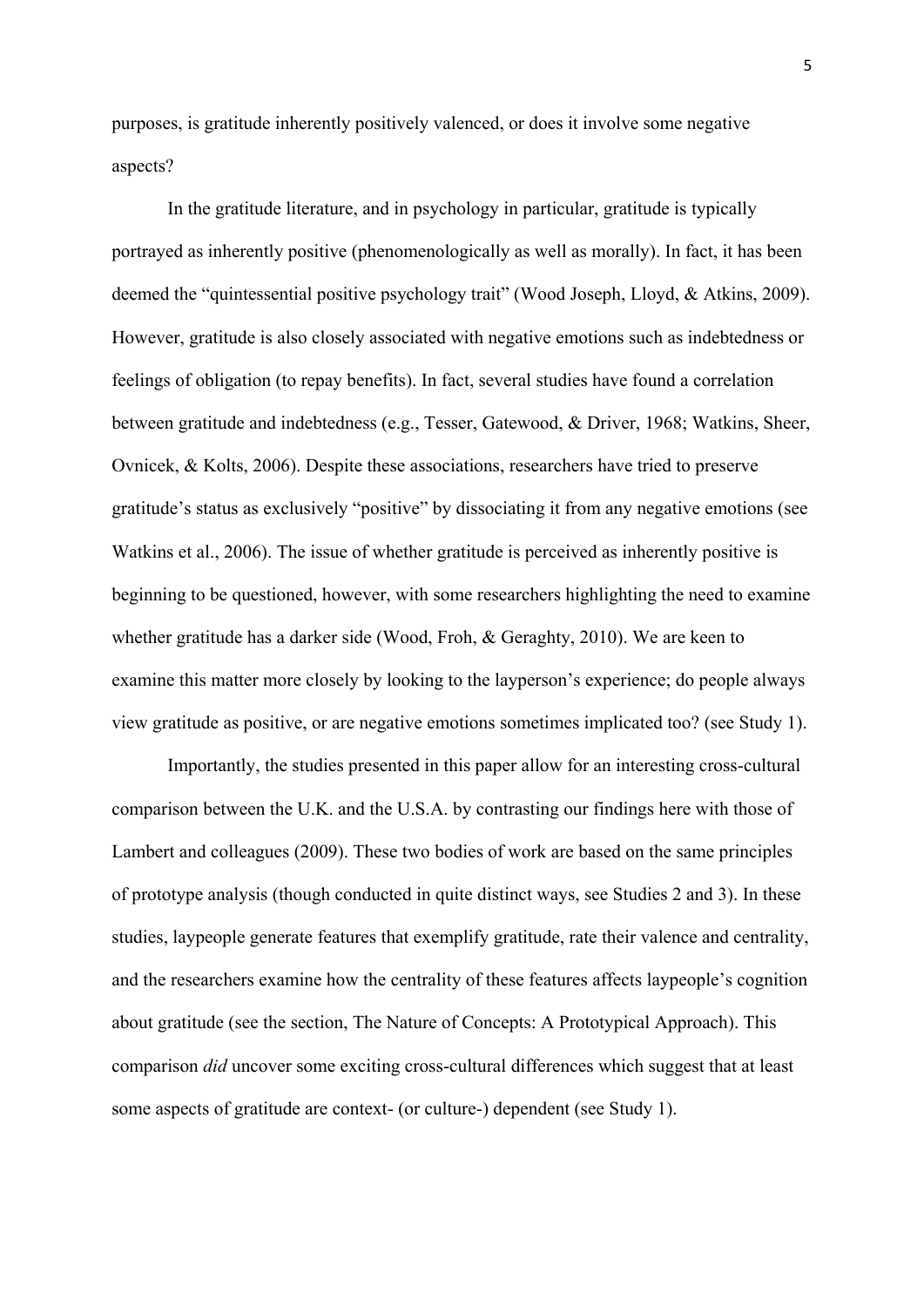Finally, this paper begins to address whether gratitude is a virtue. Cicero is famously quoted for saying that "gratitude is not only the greatest of the virtues, but the parent of all others" (Cicero, Pro Plancio, 54 B.C.). *But does the British public consider gratitude a virtue?* In our final study we examine judgments of virtue alongside judgments of gratitude, and demonstrate that the two are significantly correlated (see Study 3).

## **The Nature of Concepts: A Prototypical Approach**

Psychologist Eleanor Rosch (1975) describes a method of conceptual inquiry called a "prototypical approach." According to Rosch, to demonstrate that a concept has a prototypical structure, two conditions must be met: first, it must be shown that certain features of a concept are more salient/central/representative than others. This is achieved by identifying features in a free-response format, which are subsequently rated for centrality/importance. In order to corroborate a prototypical structure, in Rosch's sense, it must be demonstrated that centrality of features influences cognition with respect to the concept. A number of methods have been used to illustrate this internal structure, such as reaction time (Fehr & Russell, 1991; Gregg et al., 2008), recall memory (Fehr, 1988; Kearns & Fincham, 2004), recognition memory (Fehr, 1988; Kearns & Fincham, 2004; Lambert et al., 2009) and lexical decision tasks (Fehr & Russell, 1991). The greater the convergence of measures of internal structure, the greater the confidence with which one can argue that a concept is prototypically organized.

Prototype analyses of this kind have many uses. They can shed light on similarities and differences between related concepts, such as Fehr's (1988) analysis of the partially overlapping concepts of love and commitment. Secondly, features generated by prototype analyses can help with the task of defining and measuring concepts in ways which reflect lay usage rather than "expert" definitions.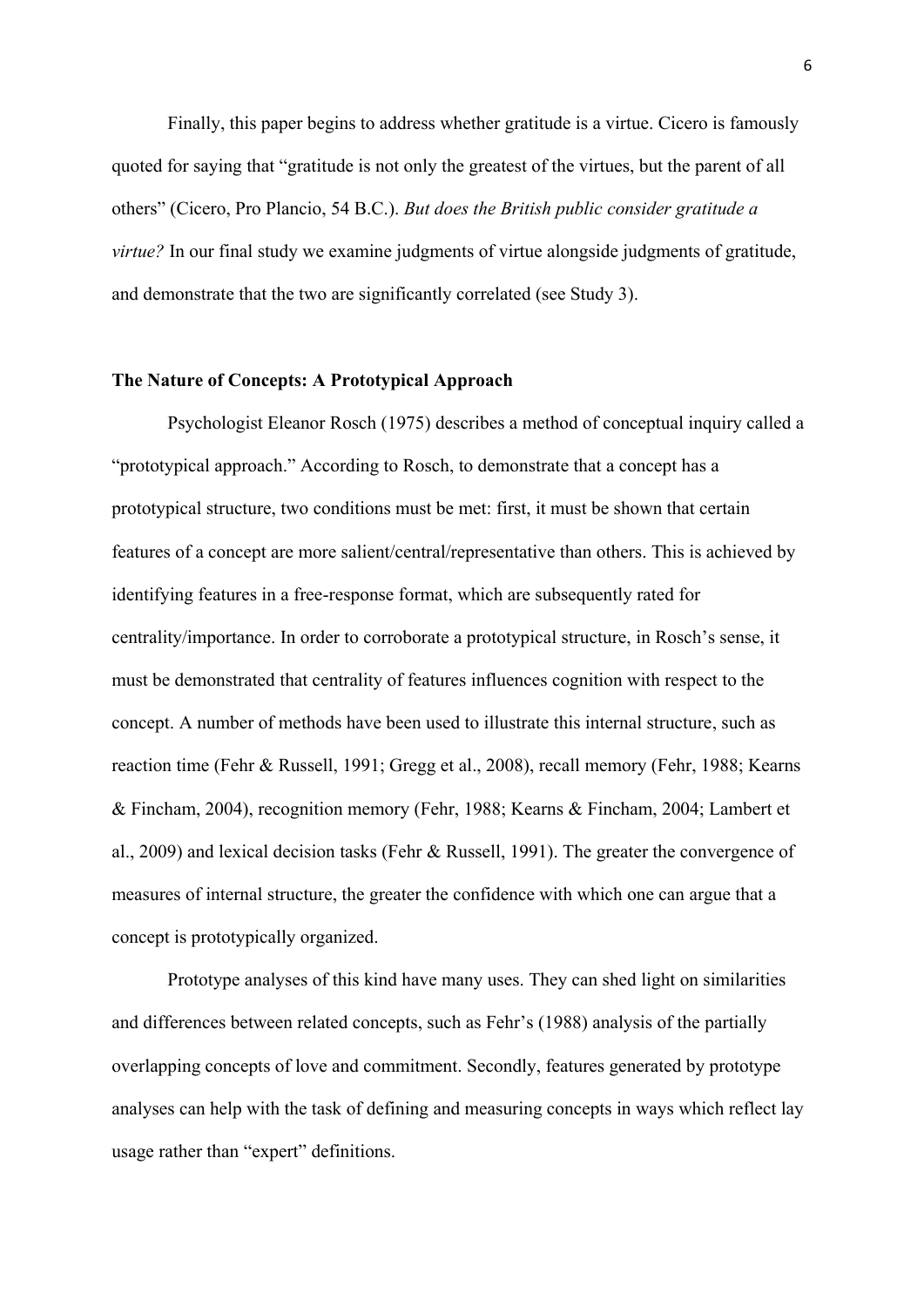Prototype analyses may also be used to highlight differences in the way in which a concept is understood cross-culturally or in different populations (see, e.g., Fehr, 1988). As highlighted in the Introduction, a key concern of the current paper is contrasting laypeople's conceptions of gratitude across the U.K. and the U.S.A. When examining character strengths across fifty four nations, gratitude was found to be a character strength that people frequently endorsed (Park, Peterson, & Seligman, 2006). However, just because gratitude is a prevalent strength across many countries and cultures does not mean that it is *conceptualized* in the same way across these different cultures.

#### **Overview**

Our primary goal is to begin examining how laypeople in the U.K. construe gratitude. In Study 1, we examined the features and characteristics laypersons believe exemplify the concept of gratitude. These features are contrasted with those previously found in the U.S.A by Lambert and colleagues (2009). In Study 2, we asked a second group of participants to rate how central each feature highlighted in Study 1 is to the concept of gratitude. We demonstrate how frequency and centrality of features can diverge, and consequently suggest a new way of conducting prototype analyses. In Study 3, we fulfilled the final condition required for a prototype analysis by demonstrating how the centrality and frequency of a feature affects the layperson's cognition about gratitude. In doing so, we also demonstrate how judgments of gratitude correlate strongly with judgments about virtue.

#### **Study 1**

The first step of a prototype analysis is to compile a list of features or characteristics that are thought to exemplify the concept in question (Fehr, 1988; Fehr & Russell, 1984). Therefore, in Study 1 we asked respondents to list the features and characteristics they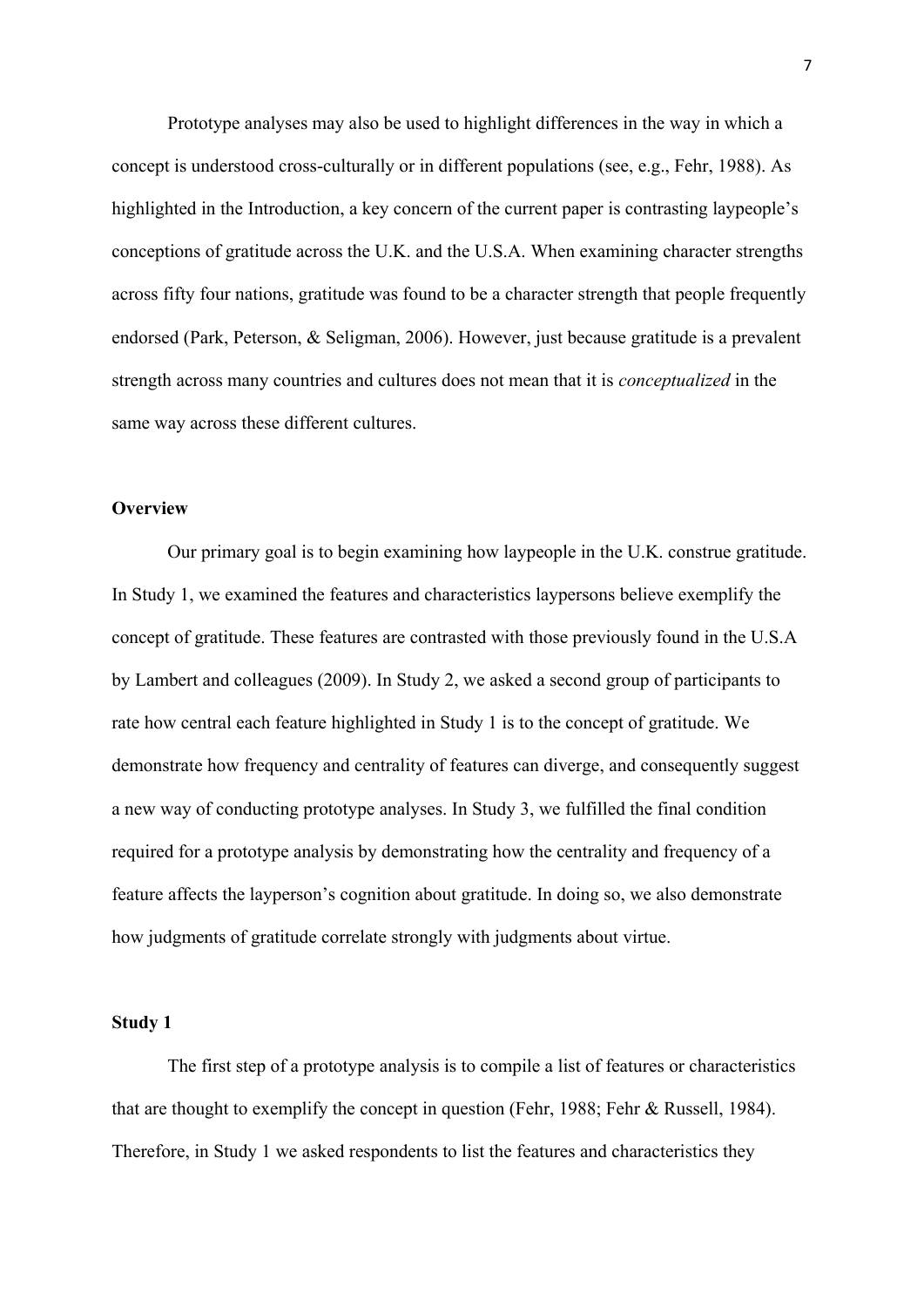believed to be common to instances of gratitude. We also asked participants to rate each feature they generated in terms of its positivity or negativity.

# *Method*

#### *Participants*

108 students from the University of Birmingham participated (98 female, aged 18– 40), in return for course credit. All participants were U.K. citizens.

# *Procedure*

Participants were instructed to write down the features and characteristics they think typify the concept of gratitude. They were asked to think about how gratitude comes about and what happens afterwards, including the actions, emotions, thoughts, and feelings involved. Instructions were adapted from Fehr and Russell's (1984) paper. Participants were instructed to rate the valence of their self-generated features using a 5-point Likert scale  $(1 =$ *very negative* to  $5 = \text{very positive}$ . Note that the scale used here differs from the 6-point scale of Lambert et al. (2009) to allow for a neutral response.

# *Results*

A complete list of all features collected from the 108 participants was identified. This resulted in 896 features of gratitude, with participants generating a mean of 7.68 features each. These features were coded into larger categories following well-established procedures documented by Fehr (1988), and originally adapted from Rosenberg and colleagues (Rosenberg & Jones, 1972; Rosenberg & Sedlak, 1972). This logical procedure involves categorizing words based on linguistic and semantic similarity. The coding procedure was conducted separately by two independent raters.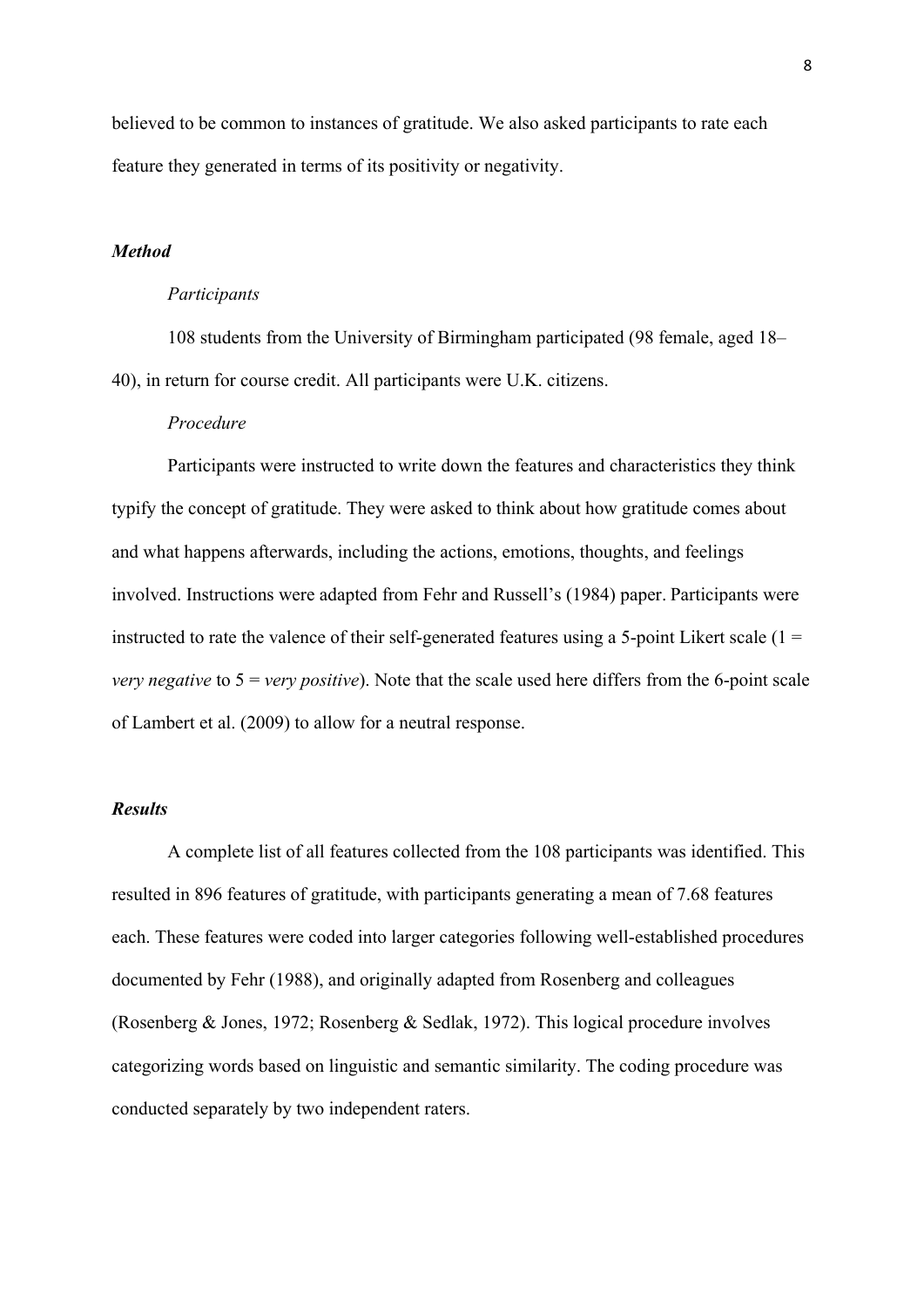The first step involved identifying distinctive features of gratitude. Items sharing the same word roots were categorized together, for example, "grateful" and "gratefulness" would be placed in the same category (ignoring any prefixes, suffixes or modifiers). Participants' responses containing more than one feature were counted as multiple features.

The second step scrutinized features at the level of semantic meaning. Features that had a similar meaning were grouped together; for instance, the categories of "happy" and "joyful" were combined. The two raters worked independently and tried to strike a balance between being conservative (allowing different categories to emerge) and avoiding redundancy (by collapsing similar groups).

Before assessing the level of agreement across the two independent raters, the categories for analysis were determined. Any disagreements were resolved by a third researcher.

This procedure resulted in 201 gratitude features. Of these features 138 were named by only one or two respondents and were discarded from the study, leaving 63 key features (see Table 1).

The agreement between the two independent raters was assessed using Cohen's Kappa. The level of agreement was very good at  $K = .87$ .

The majority of key features were rated as positive  $(M = 4.29, SD = 0.70)$ , with several features rated at the top of the scale and deemed *very positive,* including "happy", "kindness," "caring," and "kissing". However, a number of negatively rated features arose in the data, for instance, "obligation," "indebtedness," "guilt," "ingratitude," "embarrassed," and "awkward." Interestingly, some of these negative features were named with quite high frequency (see Table 1).

[Table 1.]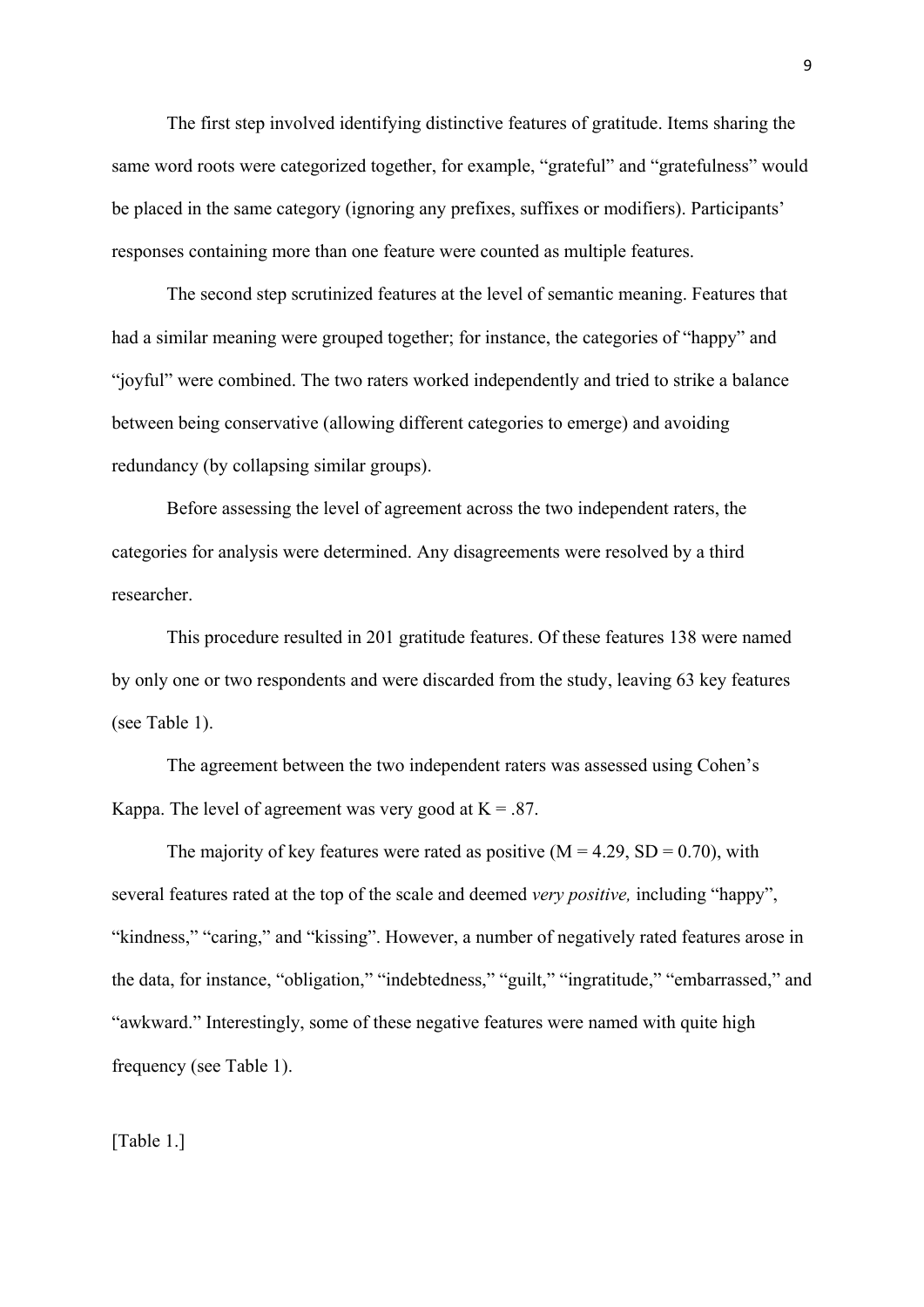A bivariate correlation of frequency scores across the two samples revealed a significant relationship between features generated in the U.K. and features generated in the U.S. sample by Lambert et al.  $(2009)$  (r = .73, p < .001).

[Table 2.]

## *Discussion*

There appears to be significant overlap between the features generated in the U.K. and those previously generated in the U.S.A. Indeed, Table 1 (columns  $1 - 5$ ) demonstrates that 38 of the 63 (or 60.34%) gratitude features found in our U.K. sample were also mentioned in the U.S. sample. This could suggest that a number of core gratitude features are recognized cross-culturally as significant markers of gratitude, for instance, being thankful, appreciative and feeling happy (see Table 2).

Another indication of the similarity in the way these two cultures appear to conceive gratitude can be seen in the high degree of correlation between the features generated in the two samples ( $r = .73$ ,  $p < .001$ ), with 53% of variance in the dataset being attributable to this correlation. This may add some support to Park, Peterson, and Seligman's (2006) claim that gratitude is one of the "core virtues recognized across world cultures and throughout history" (p.119).

Perhaps more intriguing, however, are the *differences* found across these two samples, the most striking being the additional negative features highlighted by a significant number of U.K. participants. These additional negative features include guilt ("guilty," "feeling guilty," "sense of guilt if the favor is too great"); ingratitude ("thankless," "being ungrateful for a gift," "dismissing people's efforts"); and embarrassed and awkward ("feeling a bit embarrassed," "feeling blushed"). Interestingly, these features are not present in the U.S.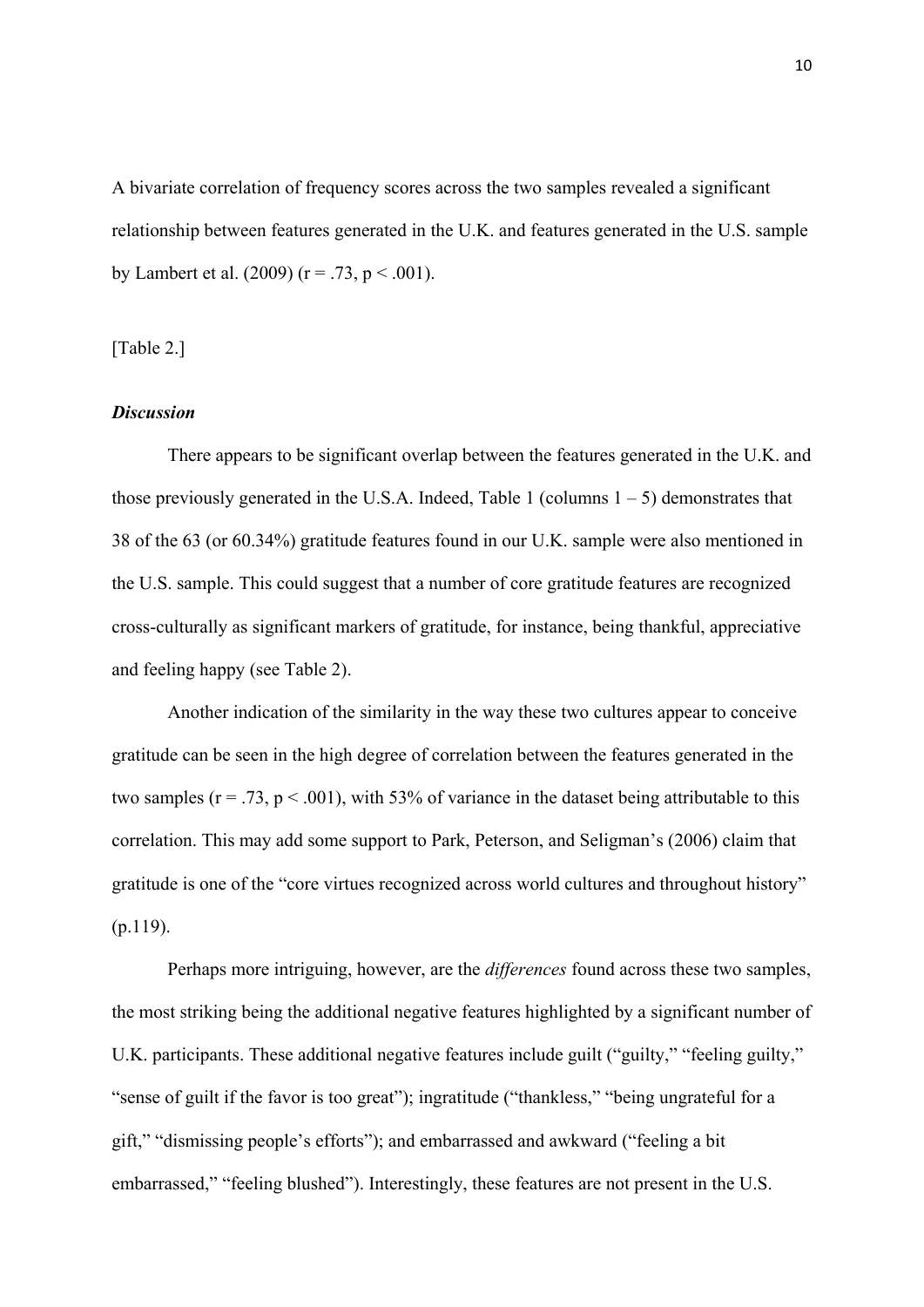sample. Could it be that gratitude is conceptualized differently across the two different countries, with U.K. citizens having a more negative perception of gratitude? One might not be surprised by this claim when considering stereotypical depictions of a cynical Brit compared with an American optimist. Evidence that might support this idea comes from Fischer and Chalmers (2008). They conducted a meta-analysis of dispositional optimism across 22 nations to examine whether optimism is universal. The results demonstrated different levels of optimism cross-culturally with greater individualism correlating with higher levels of optimism (as measured by the Life Orientation Test). Importantly, the U.S.A.'s optimism score exceeds that of the U.K. (64.02 and 58.96 respectively). The authors also highlight that a proportion of the U.S. sample displayed extremely high (outlying) scores. Similarly, other research has suggested that individuals have an optimism bias (Sharot, 2011) and that, more specifically, samples of U.S. participants have been shown to be "unrealistically optimistic" (Rose, Endo, & Windschitl, 2008, p. 1236).

An alternative explanation of the difference between our two samples could lie in the way in which the value of gratitude is acknowledged; are Americans more predisposed to celebrate gratitude? They do, after all, have a holiday dedicated to giving thanks. A more indepth examination of how gratitude is conceptualized would be needed to draw any strong conclusions here (see General Discussion).

Another possibility, of course, is that respondents in the U.K. sample were simply more open to admitting negative aspects of gratitude experience. Whilst we are not suggesting that British citizens are more honest than American citizens, it could be that the U.K. participants do not feel as great a need to accord gratitude a positive (pleasant) status. Indeed, we suggested in the Introduction that gratitude may not be the inherently positive emotion it is assumed to be. Our data suggests that gratitude may encompass or be associated with *various* negative emotions: indebtedness; obligation; guilt; ingratitude; embarrassment;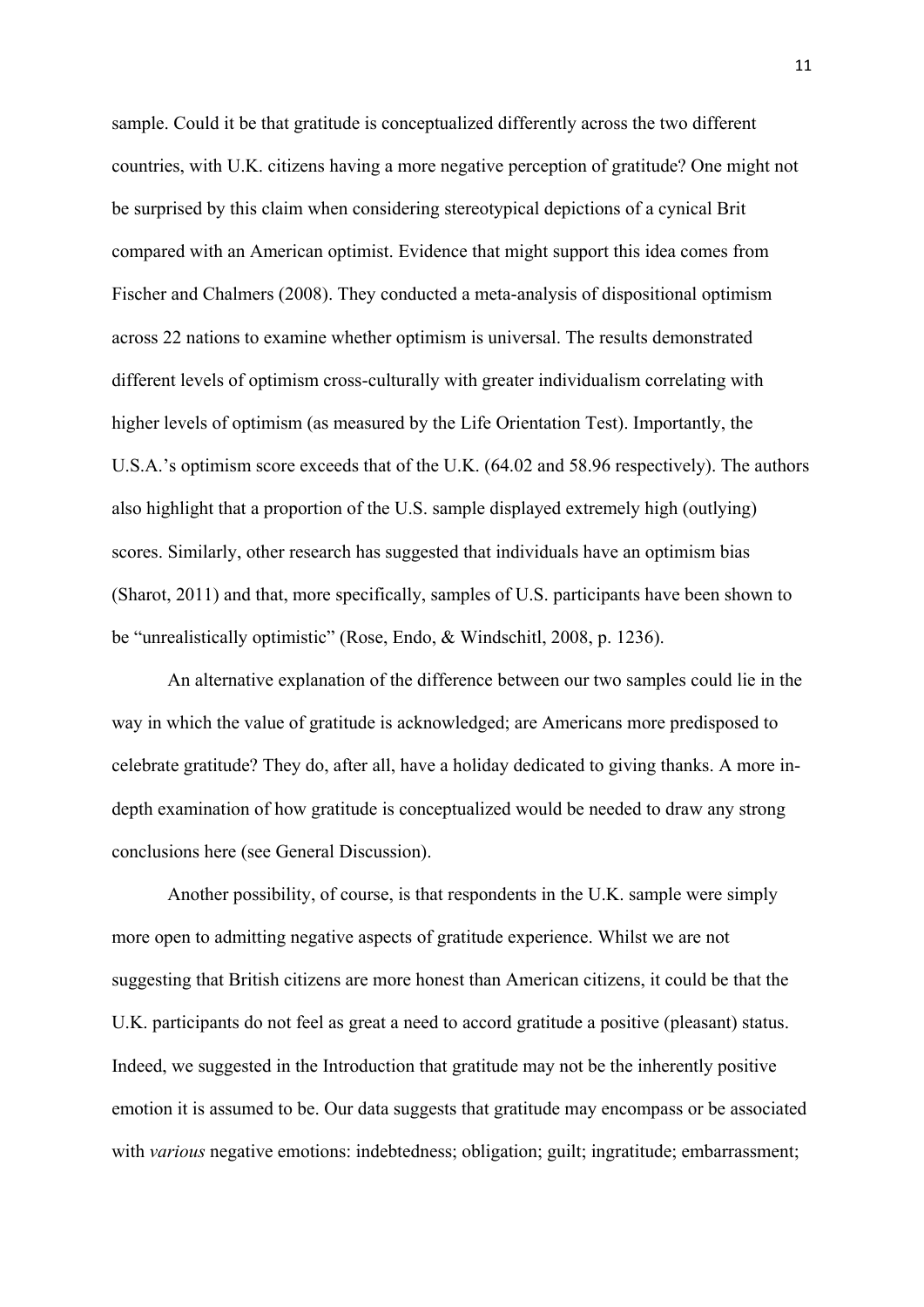and awkwardness. Evidently the perception of gratitude as inherently positive should not be accepted outright.

Another interesting difference between the samples appears to surround conventions of gratitude. Just under 10% of the U.K. sample identified "politeness" as a key gratitude feature, with responses including "good manners" and "custom." Other responses provided by U.K. participants included "hand shake," a well-known tradition of good manners and courtesy. Interestingly, these features did not appear in Lambert et al.'s list. Might this suggest another difference in the way gratitude is perceived? Is it possible that in the U.K. some people associate gratitude with a habitual process of thanking others; for example saying "thank you" to the bus driver as you step off the bus? Once again, this issue would require a more extensive and in-depth measurement of how gratitude is conceptualized.

The discrepancies between the samples suggest that although conceptualizations across cultures may overlap, they are not identical. One could view the concept of gratitude as having a common core that is shared across cultures, as well as some socially constructed elements that are specific to individual cultures (see Wood et al., 2010, p. 13). Examining these socially constructed elements may be an interesting area of research in itself, and is likely to have important implications for considering gratitude interventions as well as for exploring when, why, and for what or whom people are grateful in different cultures (see General Discussion).

## **Study 2**

The second stage of a prototype study involves categorizing the features of gratitude as either central or peripheral to the concept. Respondents should largely agree on which features are central or peripheral. We presented participants with the 63 key gratitude features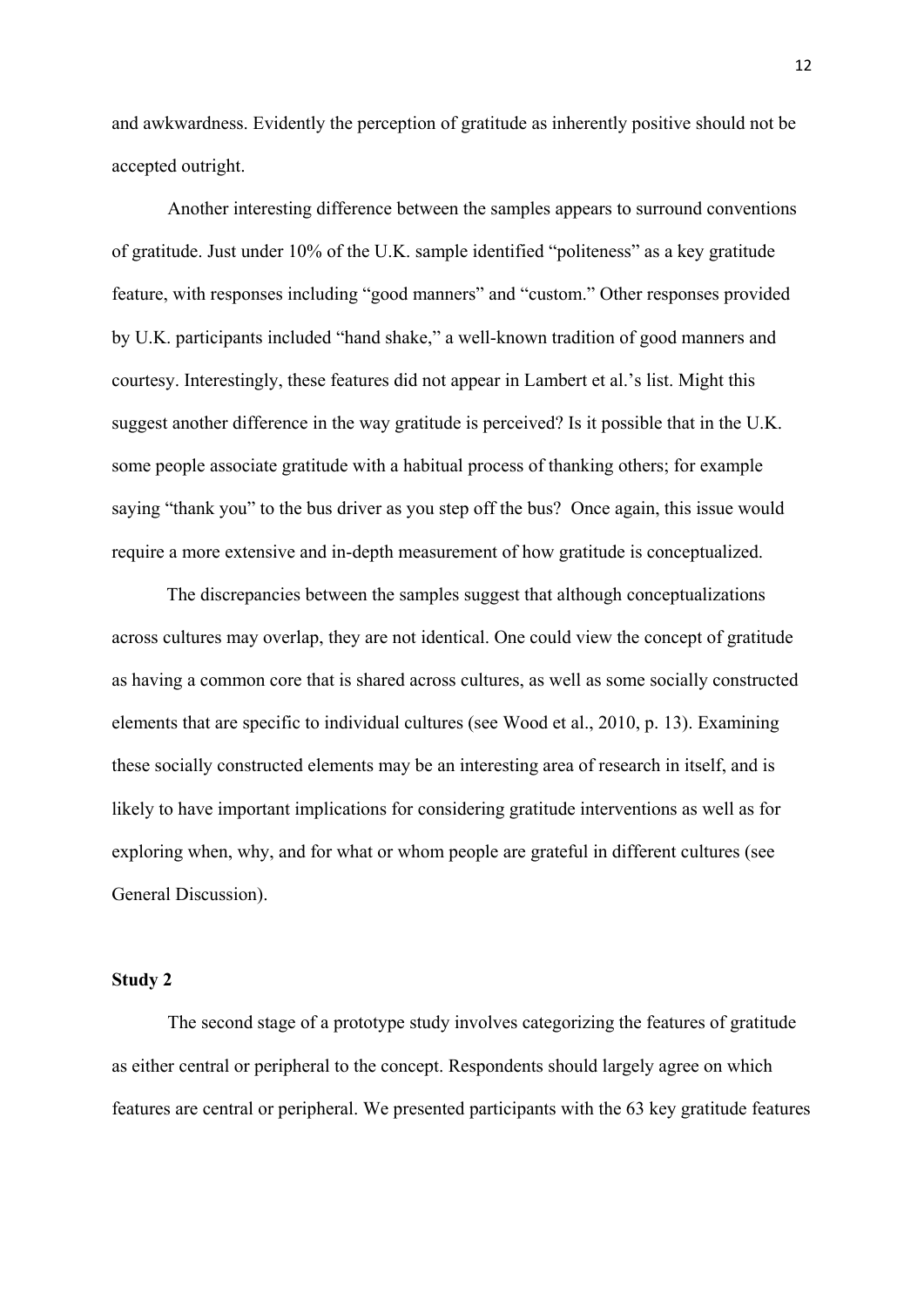outlined in Study 1, and examined the degree to which centrality ratings of features converged across participants.

# *Method*

#### *Participants*

97 students from the University of Birmingham (84 female, ages 18–36, mean age 19 years, 3 months) took part in exchange for course credits. All participants were U.K. citizens. Students who participated in Study 1 were excluded from taking part.

# *Design and Procedure*

Following Lambert et al. (2009), participants were presented with the 63 key gratitude features identified by participants in Study 1 and were asked to rate how central (or important) each feature is to the concept of gratitude. Centrality was rated on an 8-point scale, from  $1 =$  not at all central to  $8 =$  extremely central. The order of features was randomized across participants to avoid order effects.

# *Results*

The mean centrality ratings can be seen in Table 1. Reliability tests revealed exceptionally high internal consistency when treating participants as items and features as cases (Cronbach  $\alpha$  = .92).

A comparison of centrality scores with frequency scores (i.e., percentage of respondents that listed a given feature) from Study 1 revealed a significant positive correlation ( $r = .43$ ,  $p < .001$ ). This demonstrates that the features deemed most central in Study 2 were often named more frequently in Study 1.

A comparison of centrality scores with positivity ratings also revealed a significant correlation ( $r = .59$ ,  $p < .001$ ). This would suggest that when rated by centrality, top features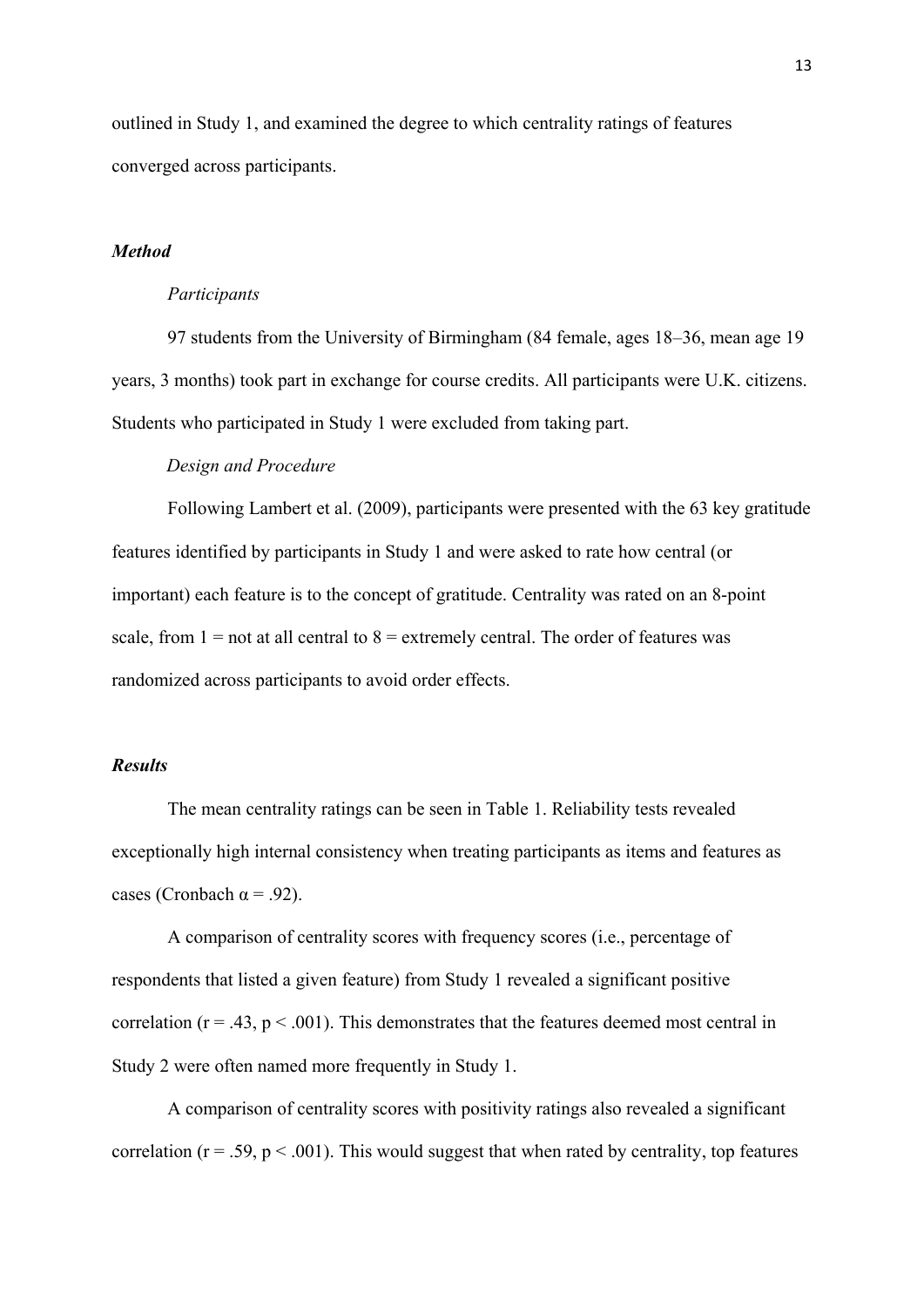tend to be more positive. Interestingly, however, the correlation between centrality and positivity is not as high as that documented by Lambert et al. (2009), who found an exceptionally high correlation between these two factors ( $r = .84$ ,  $p < .001$ ). This difference would support the claim that in the U.K., gratitude, whilst viewed as a generally positive concept, is not considered as inherently positive as in the U.S.A.

# **Discussion**

While there is a significant positive correlation between frequency scores (Study 1) and centrality scores (Study 2), there is a noticeable difference in rank order by centrality and rank order by frequency in some noteworthy cases (see Table 1). For instance, while "happy" was ranked at number 1 in terms of frequency, it was only accorded a rank of 15 by centrality. Similarly, "smile" was ranked 4 by frequency but only 13 by centrality. The disparity between ranks by frequency and centrality is particularly apparent in the case of the negatively valenced features. For example, "obligation/indebtedness" was ranked 6 in terms of frequency but 48 with regard to centrality, and "guilt" emerged at 12 in the frequency rankings and 58 in terms of centrality. The differences between these two sets of ranks merits some discussion.

It is suggested here that while frequency scores may reflect a largely uncritical and spontaneous listing of features, centrality ratings may be subject to more critical and measured judgment calls. It seems likely that when reflecting on the centrality of a given feature, participants will ask themselves whether a given characteristic *should* be a feature of the concept under consideration; we believe this could be at odds with what *is* a feature of the concept under consideration in the mental map of the participant.

We suggest that when critically deliberating, people in Study 2 possibly "screened" features of gratitude, minimizing negative characteristics. That is, it is possible that participants judged whether it was "appropriate" to accord a high level of centrality to these negative features. Resultantly, it could be argued that these more deliberate processes of rating centrality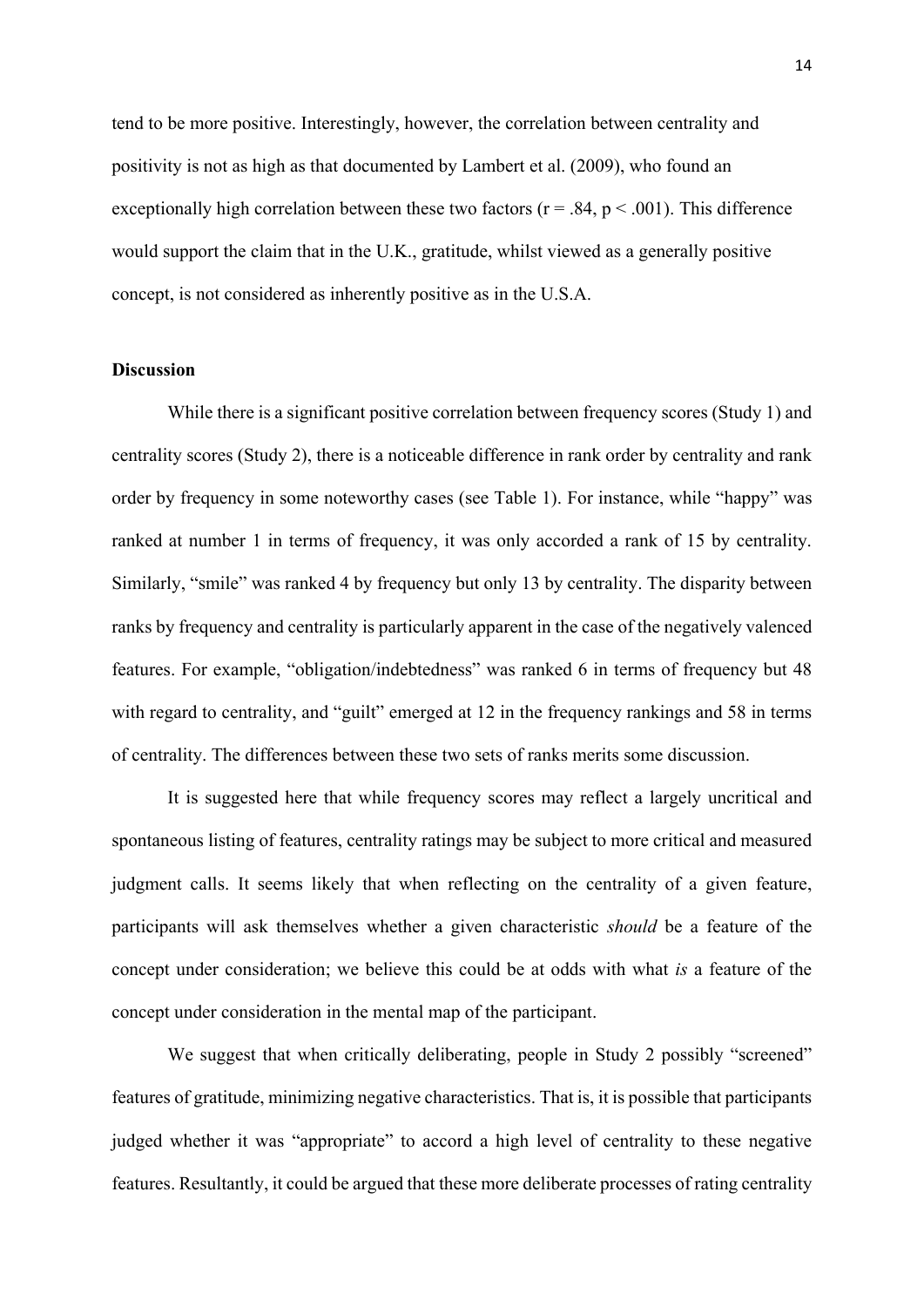resulted in fewer endorsements of negative features of gratitude, with participants believing feelings of guilt or indebtedness *should* not be (as compared to *are* not) constitutive of gratitude and rating them as less central features as a result.

Rankings of feature centrality arguably involve more conscious, thoughtful reasoning whereas frequency ratings could tap more "implicit" and immediate concept features. Indeed, experiential or intuitive processes are often set in opposition to rational or analytic processes (Epstein 2010; Haidt, 2001; Richetin, Perugini, Adjali, & Hurling, 2007). More recently, researchers have even begun to argue for the unique value of intuitive processes, particularly in the area of decision making. For instance, Epstein (2010) offers several advantages of intuitive processing, for example its fast and efficient nature, and Hogarth (2010) goes so far as to suggest that, in some cases, intuition can lead to better decisions than deliberative processing.

It is important that "intuition" is not confused with "instinct" (Hogarth, 2010), as the latter might suggest that an intuitive process is innate, whilst it is commonly acknowledged that intuition can be learned. Therefore, whilst intuition may be faster and less cognitively demanding, this does not equate to the outcomes of intuition being purely instinctive and irrational (Sauer, 2012). In fact, Sauer (2012) offers a strong case why we might trust our moral intuitions as reflecting rational principles and suggests that intuition can be both useful and justified. He suggests that intuitions can have "normative force" and may be helpful guides in efficiently processing the real world. Whilst a prototype analysis is obviously different from moral judgment, we are in fact asking participants to identify features of what may be perceived, at least by some, as a morally salient concept, and Sauer's argument would suggest that intuitive responses to situations conceptualized in terms of such concepts should not be dismissed out of hand.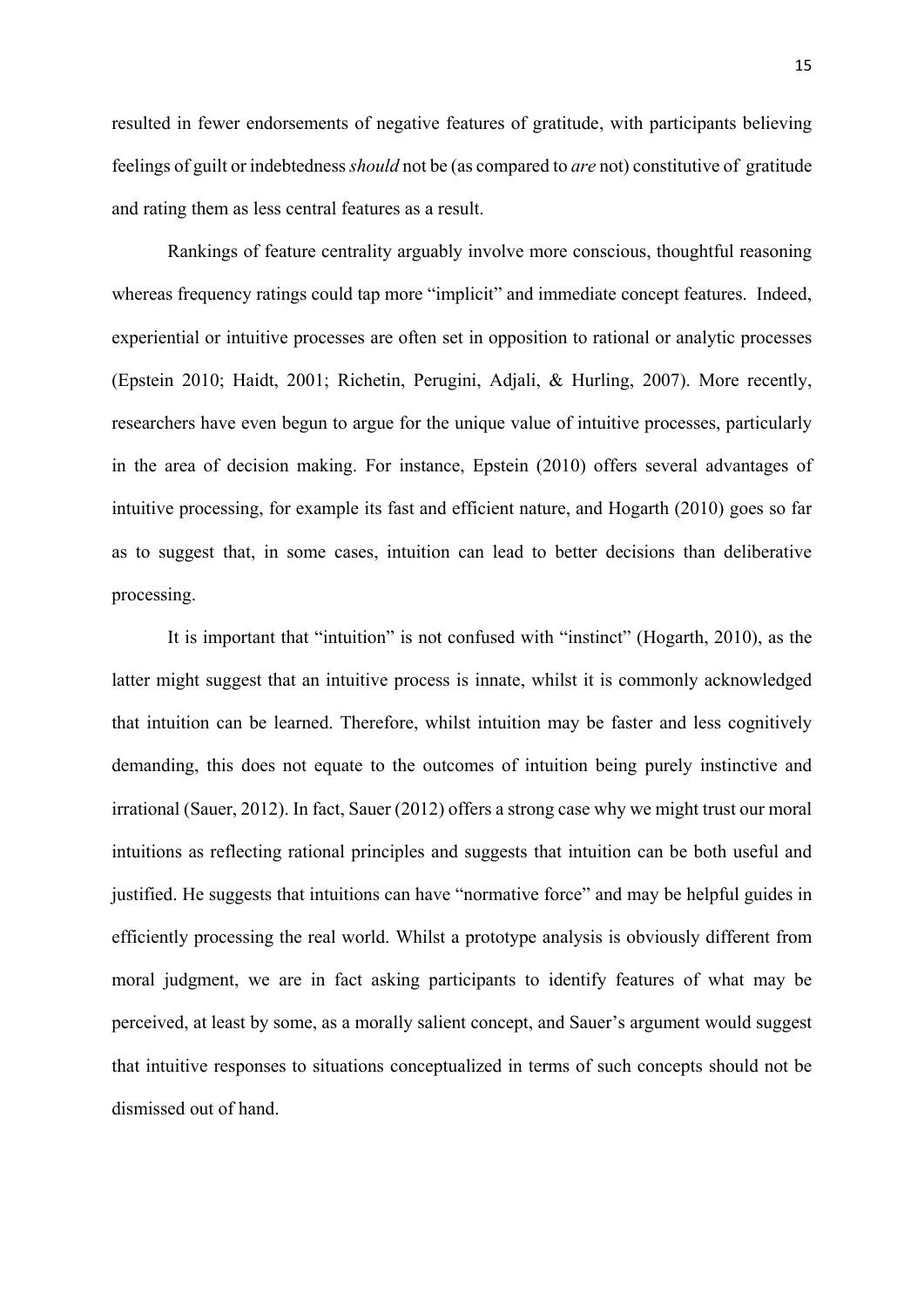Intuitive and rational processes may interact (Epstein, 2010), and it has been suggested that some individuals may rely on intuitive processing more whilst others favor deliberative processing (Richetin et al., 2007). In our case, if (some) individuals tend to react intuitively to instances of gratitude, perhaps the intuitive responses they describe in this prototype analysis may better mirror their actual gratitude experiences than their deliberative centrality ratings.

Our final point in favor of considering intuitive as well as deliberative responses in a prototype analysis concerns the distinction between implicit and explicit processes in measuring attitudes. In recent years, such measurements have begun to encompass "implicit measures" which attempt to tap into implicit and (sometimes) unconscious attitudes. An example of this is the Implicit Association Task (IAT) which examines strengths of association between different constructs in order to gauge individuals' underlying attitudes. Many researchers have suggested that implicit tasks are better able to *truthfully* explore people's attitudes and, what is more, implicit measures have been shown to correlate strongly with actual behavior – unlike comparative explicit measures (Perugini & Leone, 2009). This speaks to our study; if participants are subsequently deliberating over their responses and screening those deemed "appropriate," it may be likely that we are losing out on the more immediate (and, arguably, more honest) implicit features of gratitude that individuals perhaps do not want to consciously acknowledge.

Taking these points on board, it is our belief that both thoughtful/deliberative and implicit/intuitive responses should be considered when building up a picture of a concept. Most prototype studies, however, have privileged centrality over frequency and have used centrality ranking to categorize features of concepts into central, peripheral, marginal, or remote kinds. Whilst we recognize the importance of deliberate ratings of centrality, we believe more credence should be given to the immediate and intuitive responses surrounding gratitude. That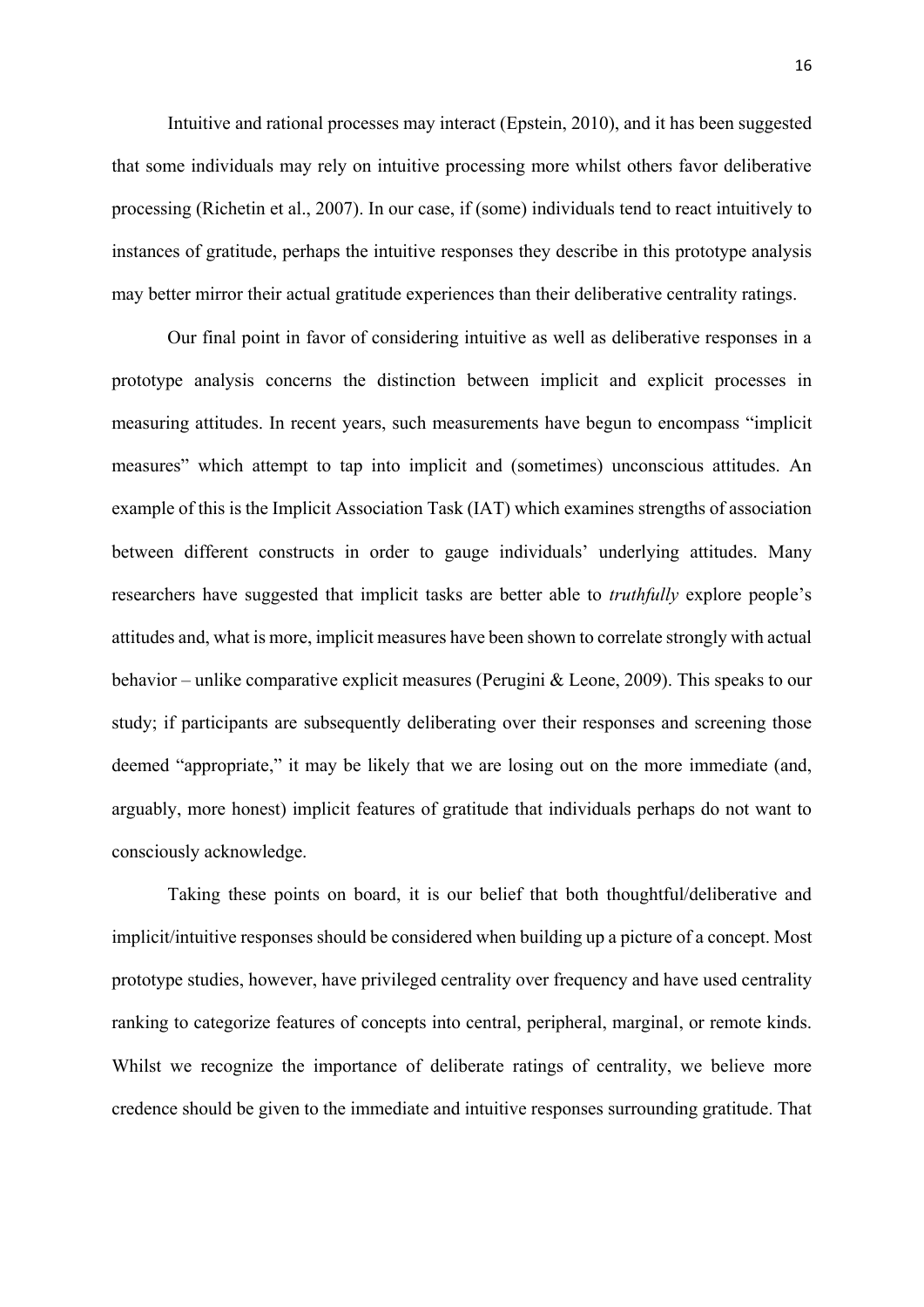is, we agree with Epstein's conclusion that "neither system [intuitive or rational] is generally superior to the other as each has unique strengths" (2010, p. 310).

The current paper, therefore, takes the novel step of *combining* frequency ranks with centrality ranks in the hope of striking a balance between the immediacy of responses given in Study 1 and the more considered judgments of Study 2. In order to give equal weight to frequency and centrality rankings, the sum of ranks from Study 1 and Study 2 (see Table 1, column 8) was used as a means of determining central, peripheral, marginal, and remote feature categories in Study 3.

#### **Study 3**

Study 3 aims to fulfill the final criterion of a prototype study; demonstrating that feature centrality affects cognition about the concept. Here, we deviate somewhat from the methods outlined in Lambert et al. (2009) to follow a method introduced in a prototype study of modesty (Gregg, Hart, Sedikides, & Kumashiro, 2008). This study asked participants to make judgments about fictional characters that exhibited either central, peripheral, marginal, or remote features of modesty. In our study, Person A exhibits *central* features of gratitude and is described as "feels appreciative," "expresses thanks," and "feels respected." Person B, on the other hand, exhibits *marginal* features of gratitude and "feels motivated," "is optimistic," and "feels blessed." After reading the description, participants were presented with a series of questions, the key question for our purposes being "How GRATEFUL is this person?"

In order to establish that centrality of features affects cognition, we must demonstrate that fictional characters displaying more central features are rated as *more* grateful than those exhibiting less central features. An example from each of the conditions is shown in Figure 1.

The design of this study also allowed us to begin examining the link between gratitude and virtue. There is some debate as to whether gratitude constitutes a moral virtue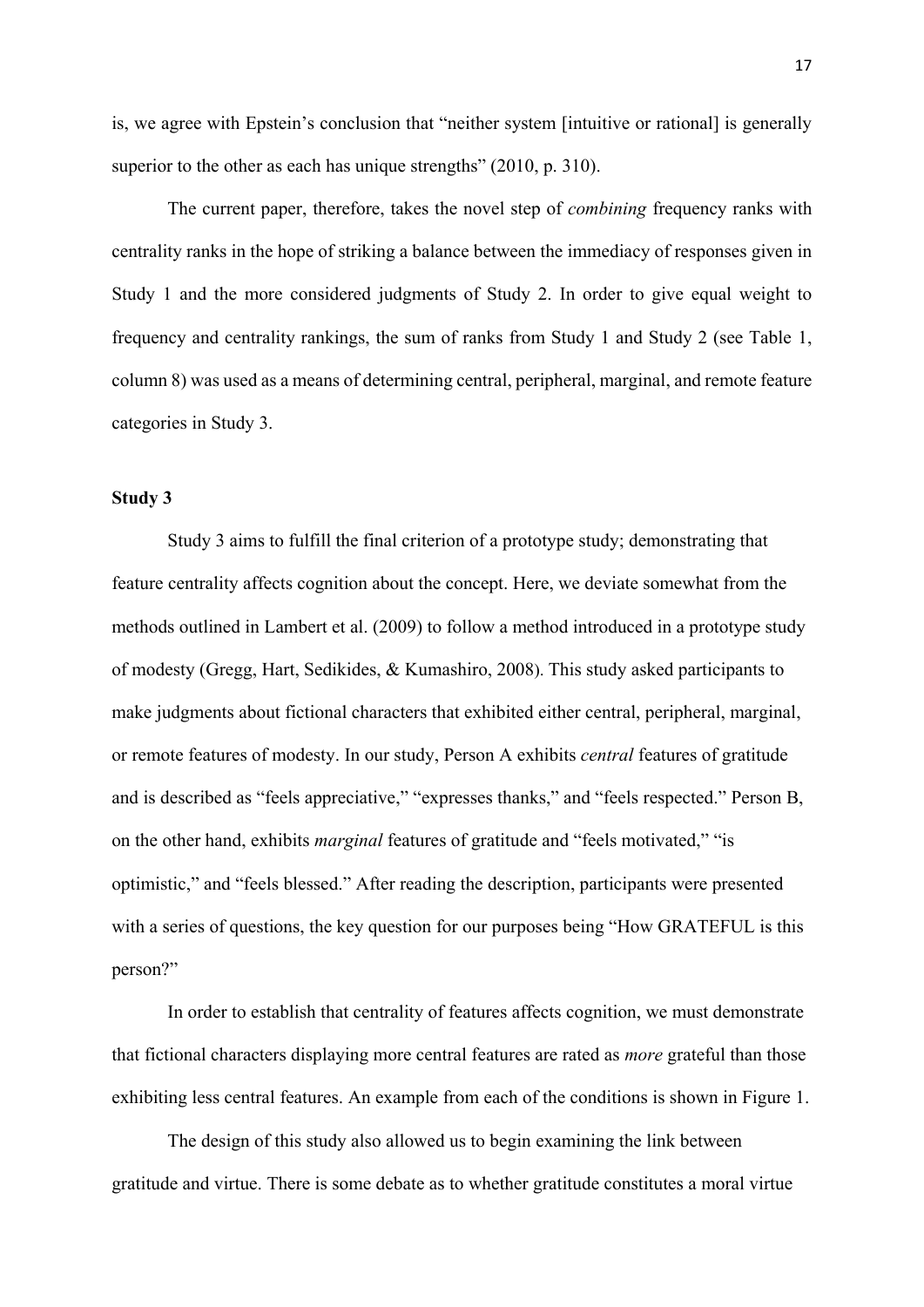(ThirdAuthor, 2014). The argument is most prevalent in philosophy with academics debating whether gratitude is a duty (Berger, 1975), a virtue (Wellman, 1999) or both (McConnell, 1993). Here, we examined whether the layperson's judgments of gratitude are associated with judgments of being virtuous. For instance, when presented with descriptions of fictional characters, participants were also asked "How VIRTUOUS is this person?" This allowed us to explore whether ratings of gratitude and virtue correlate in a significant way. Was a more grateful person also deemed a more virtuous person?

# *Method*

#### *Participants*

50 students from the University of Birmingham (35 female, ages 18–24, mean age 19 years, 4 months) participated in Study 3 in exchange for course credits. All participants were U.K. citizens. Students who participated in Studies 1 and 2 were excluded from this study.

# *Design and procedure*

Participants were presented with 16 fictitious characters. Each character was described using three different gratitude features. The features were either central, peripheral, marginal, or remote, based on their sum of rank<sup>3</sup> (see Table 1). Features with an associated sum of rank of 1–20 were deemed *central* gratitude features; those ranked 21–40 were considered *peripheral* features; 41–61 were deemed *marginal* features; and any features named once or twice in Study 1 but removed from further analysis were considered *remote* features. Three gratitude features formed one character description (see Figure 1). Crucially, the valence ratings of the character descriptions were matched across conditions to avoid any confounds across the four conditions. The difference in valence ratings across conditions was not significant (F  $(3, 44) = .456$ , p = .71).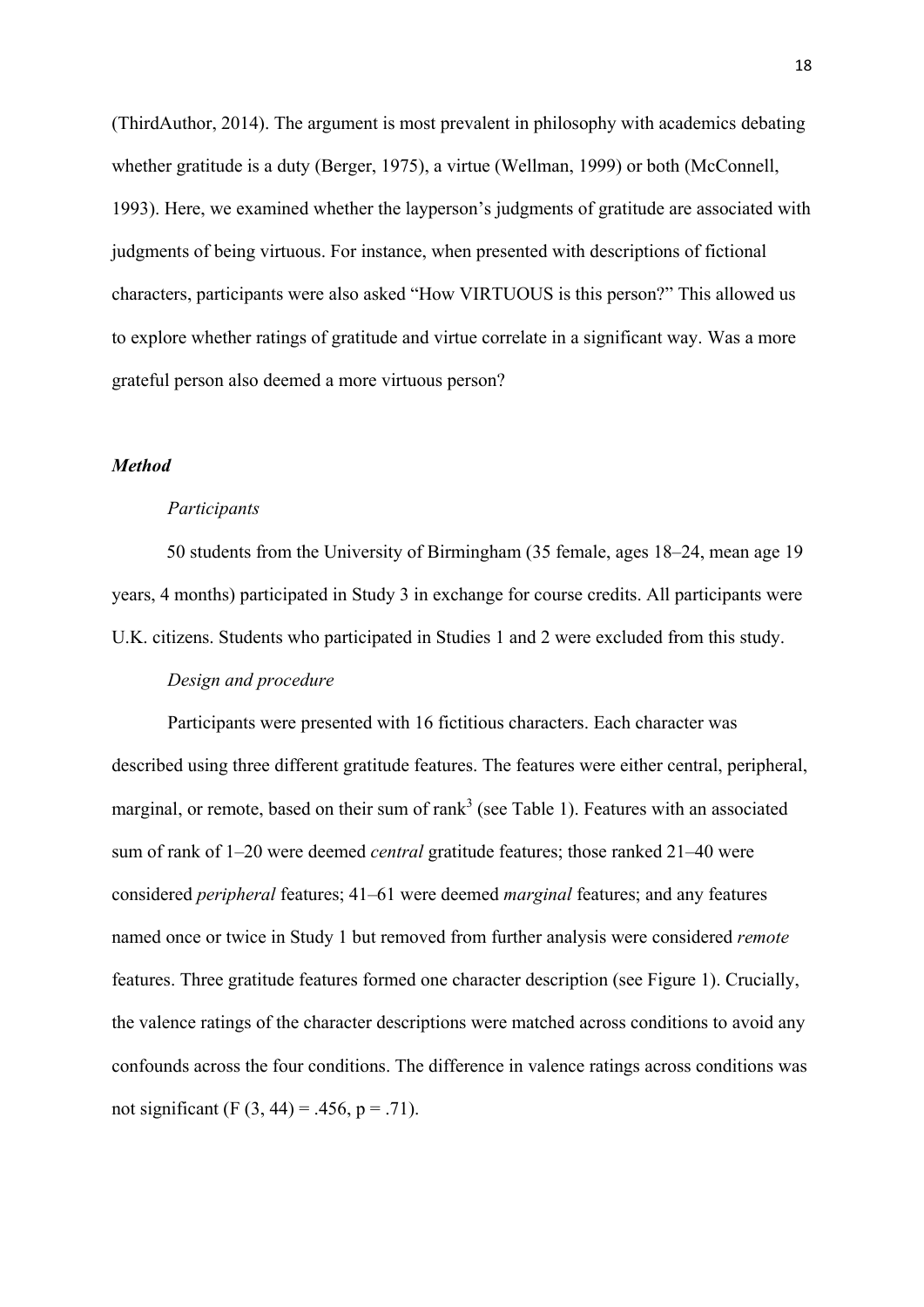There were 16 trials in total (one trial being equal to one character description); 4 from the central condition, 4 from the peripheral condition, 4 marginal, and 4 remote. After reading each description, participants answered 7 questions which gauged their impressions of the fictitious characters (see Figure 1). The key question was "How GRATEFUL is this person?" Following Gregg et al. (2008), questions 2–6 incorporated descriptors from the Big Five personality traits (Costa & McCrae, 1992). These 5 questions constitute filler items; however they were chosen because of the proposed link between virtue, or character strengths, and personality (Cawley, Martin, & Johnson, 2000; Park, Peterson, & Seligman, 2004). Question 7 was included to shed light on the link between gratitude and virtue. All questions were answered using a Likert scale, from  $1 =$  not at all to  $7 =$  extremely.

Every participant took part in all 16 trials and the order of the trials was counterbalanced across participants. The order in which the 7 questions appeared was also counterbalanced across trials.

[Figure 1.]

# *Results*

We began by examining responses to the key question "How GRATEFUL is this person?" An ANOVA of the difference between responses to the four conditions revealed a significant difference (F  $(3, 147) = 37.282$ , p < .001). Follow up comparisons revealed that the central condition yielded significantly greater ratings of gratitude than the peripheral condition (t (49) = 2.672, p <.05); the peripheral condition generated significantly higher gratitude ratings than the marginal condition (t (49) = 4.642,  $p < .001$ ); and the marginal condition bore out significantly greater gratitude ratings than the remote condition (t  $(49)$  = 2.155,  $p < .05$ ) (see Figure 2).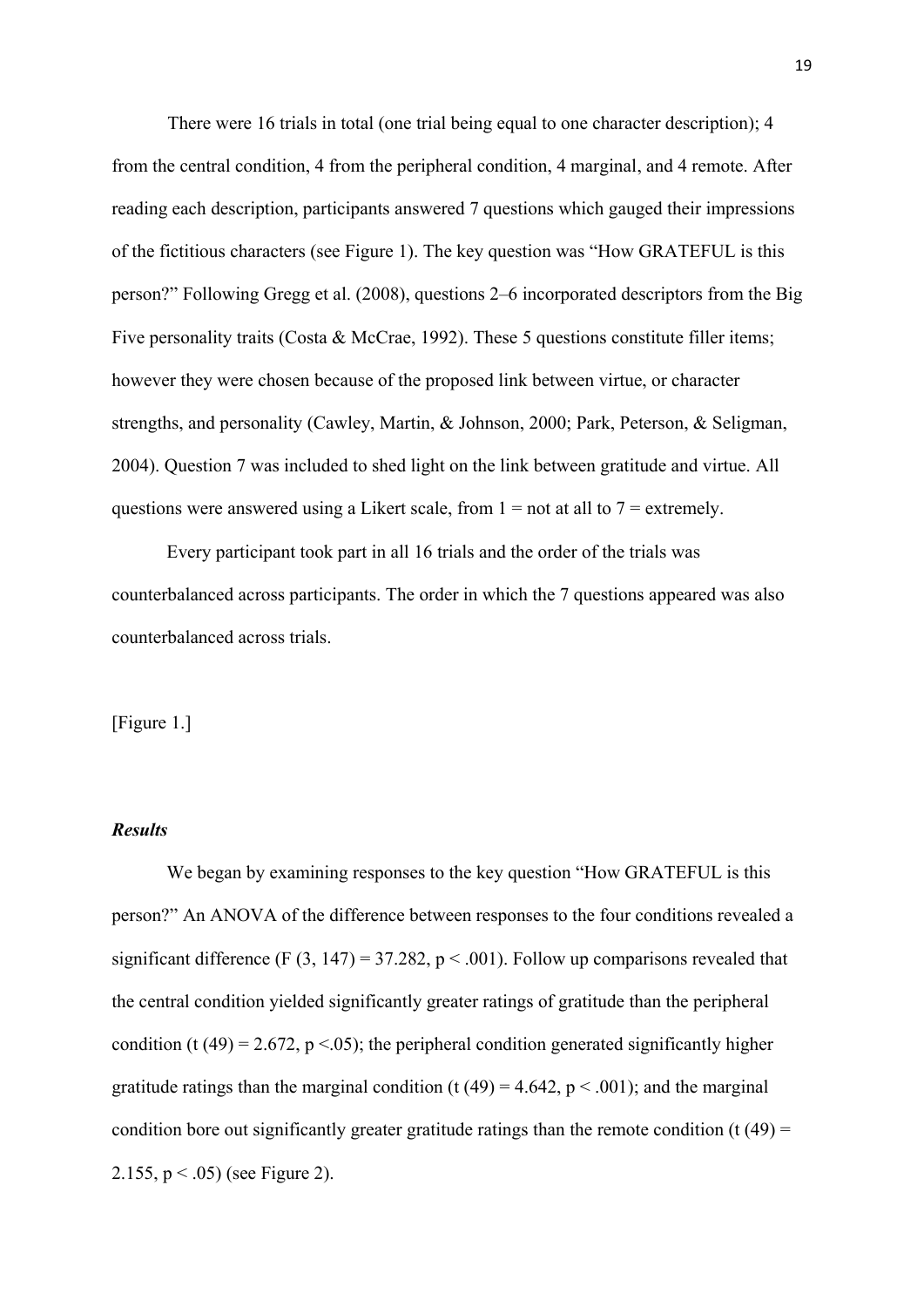[Figure 2.]

Another objective of this study was to examine the relationship between gratitude ratings and virtue ratings. Was there a correlation between responses to "How GRATEFUL is this person" and "How VIRTUOUS is this person"? A bivariate correlation revealed a large, positive and significant correlation between gratitude and virtue ratings ( $r = .61$ ,  $p < .001$ ).

Interestingly, the data also revealed a significant, large, positive correlation between gratitude and agreeableness ( $r = .62$ ,  $p < .001$ ); and gratitude and conscientiousness ( $r = .63$ , p  $\leq$  .001); a medium positive correlation between gratitude and openness (r = .49, p  $\leq$  .001); and a small positive correlation between gratitude and extroversion ( $r = .20$ ,  $p < .01$ ). There was also a small negative correlation between gratitude and neuroticism ( $r = -0.25$ ,  $p < 0.001$ ).

Given the strong and significant positive correlation between ratings of gratitude and virtue, we examined whether participants' responses to "How VIRTUOUS is this person?" followed the same linear pattern as described above for gratitude ratings. To do this, we examined the differences in virtue ratings across the four gratitude conditions. The ANOVA revealed a significant difference between the four conditions (F  $(3, 147) = 15.931$ , p < .001). Comparisons across the conditions revealed that the central condition yielded significantly greater virtue ratings than the peripheral condition (t (49) = 4.374, p < 001); and the peripheral condition yielded significantly greater virtue ratings than the marginal condition (t  $(49) = 2.561$ ,  $p < .05$ ). There was no significant difference between marginal and remote conditions (t (49) =  $-.765$ , p = .45).

As noted above, there were similarly strong and significant correlations between ratings of gratitude and agreeableness as well as gratitude and conscientiousness. An ANOVA revealed that the difference in agreeableness and conscientiousness ratings across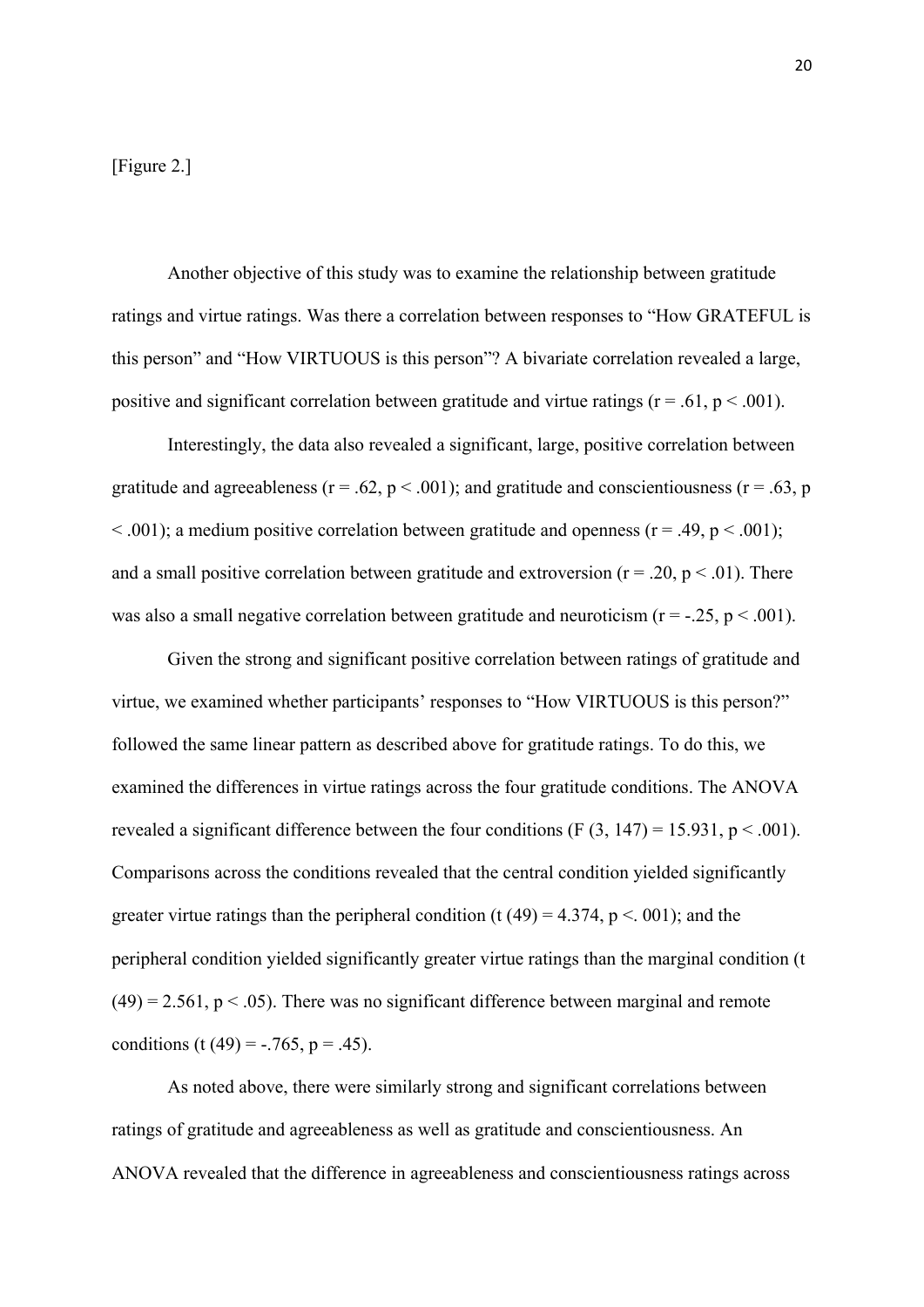the four gratitude conditions were also significant (Agreeableness: F  $(3,147) = 20.067$ , p < .001; Conscientiousness: F (3,147) = 21.046;  $p < .001$ ). Comparisons across the individual conditions revealed that the central condition generated significantly greater agreeable and conscientious ratings than the peripheral condition (Agreeable:  $t(49) = 5.221$ ,  $p < .001$ ; Conscientious:  $t(49) = 3.450$ ,  $p < .001$ ); the peripheral condition generated significantly greater agreeable and conscientious ratings than the marginal condition (Agreeable:  $t(49)$  = 3.074,  $p < .01$ ; Conscientious: t (49) = 4.600,  $p < .001$ ); and the marginal condition yielded significantly lower conscientious ratings than the remote condition (t (49) = -2.078, p < .05). There was no significant difference between the marginal and remote conditions for agreeable ratings (t (49) =  $-1.015$ , p = 315).

# *Discussion*

Study 3 showed that the combined centrality and frequency of features affects people's cognitions about gratitude. Fictitious characters depicting more central (and frequent) features of gratitude are deemed to be more grateful than those exhibiting less central features. This final study demonstrates, like Lambert et al. (2009), that gratitude has a prototypical structure according to Rosch's (1975) specification. Features of gratitude can be freely generated; these features can be rated in terms of their centrality to the concept; and the more central features have been shown to affect the layperson's cognition about gratitude more than the less central features. We have also revealed a linear relationship between the conditions of this study (central through to remote) and the key descriptor (gratitude).

Crucially here, we have evidenced a large, positive, and significant correlation between ratings of gratitude and ratings of virtuousness. In the Introduction, we asked whether gratitude and virtue are intrinsically linked and whether gratitude is deemed a virtue. This study offers initial empirical evidence for a link between gratitude and perceived virtue.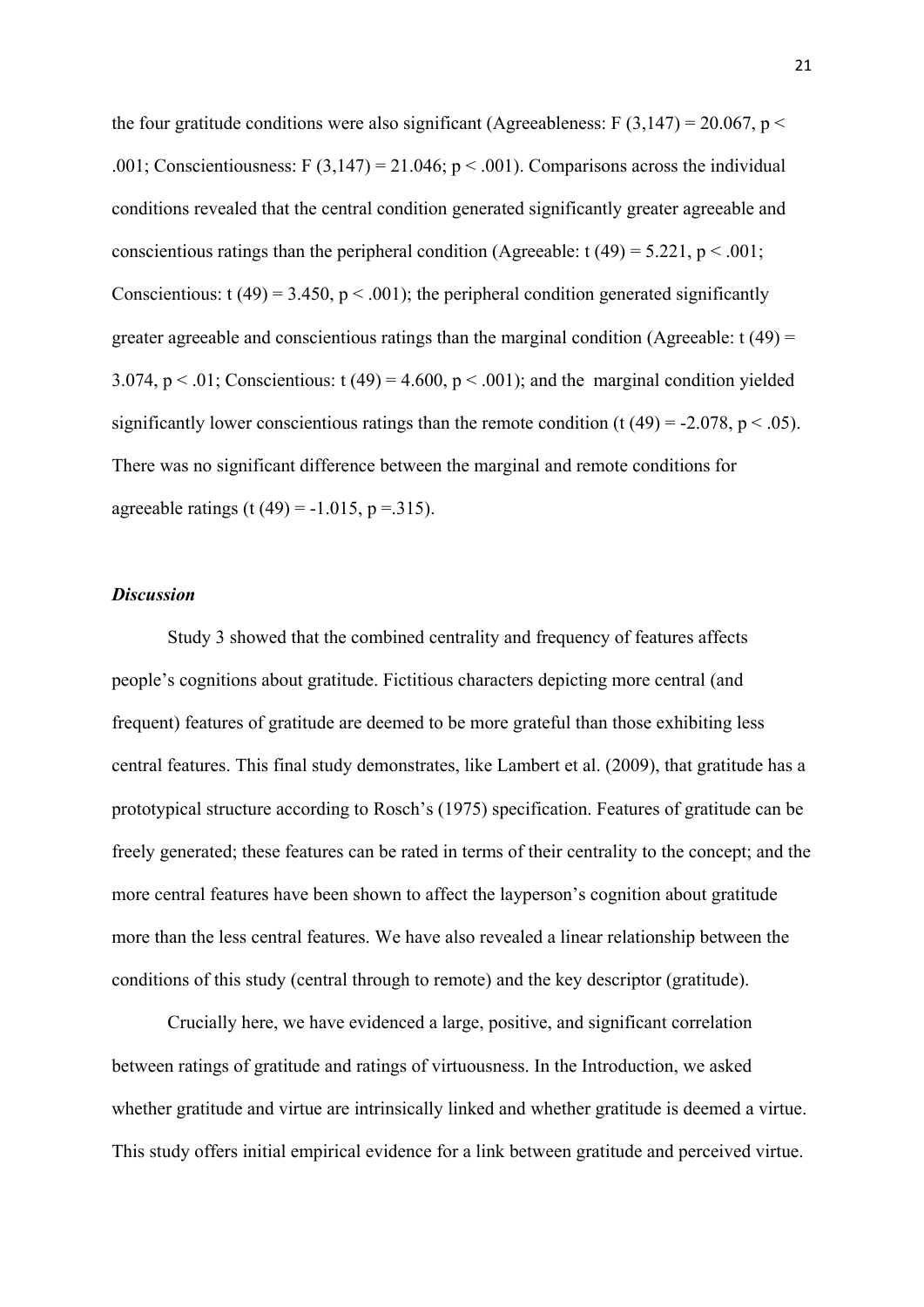This correlation alongside the linear relationship between ratings of virtue and conditions suggests that perceptions of a grateful person coincide with perceptions of being virtuous. However, this result leaves us in the dark as to *why* this relationship appears. It might be that virtue and gratitude are perceived as distinct constructs that are correlated, or equally, the concept of virtue may be perceived as one that is made up of individual virtue-traits, which includes gratitude. Further prototype analyses may elucidate this question. The current authors are presently conducting a prototype analysis examining the concept of virtue itself. Akin to this study, we have asked participants to list all the actions, emotions, thoughts, and feelings that are involved in virtue. We hope this will allow us to examine whether the concept of virtue is believed to be made up of individual virtues, and whether gratitude enters the list.

Other interesting correlations arise from examining gratitude alongside the Big Five personality traits. Gratitude ratings correlate with all five of the filler descriptors. The strongest of these correlations are with agreeableness and conscientiousness. This is not the first study to demonstrate a link between gratitude and agreeableness; Cawley et al. (2000) also highlight a relationship between these two concepts. It is not hard to find a rational explanation of why these two items might be related; exhibiting grateful features such as appreciation and expressing thanks not only makes you grateful but could also make you likable. This correlation is all the more fitting given the perceived link between gratitude and virtue; if virtue is commonly thought of as being morally good, then being agreeable fits nicely into this equation. Cawley et al. (2000, p.28) go as far as saying that the trait of agreeableness (although originally specified in an allegedly non-moral way) can be thought of as a virtue. Indeed, our data did also demonstrate a large, positive, and significant correlation between virtuousness and agreeableness ( $r = .55$ ,  $p < .001$ ).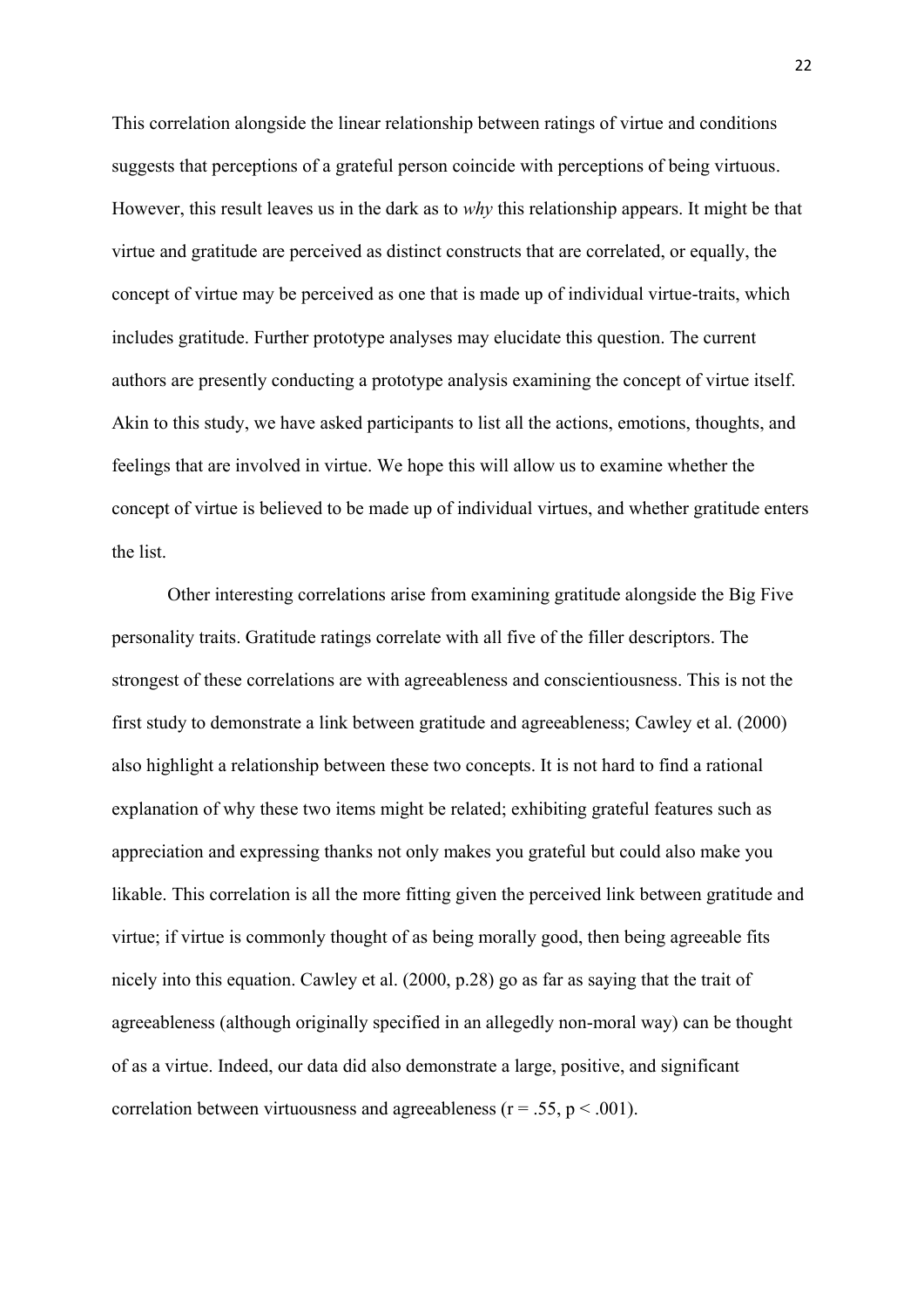McCullough, Emmons, and Tsang (2002) examined correlations between their gratitude scale (the GQ6) and a measure of the Big Five personality traits. Their analyses demonstrated a positive correlation between gratitude and extroversion, conscientiousness, and openness; and a negative association between gratitude and neuroticism. These correlations are mirrored in our work.

The similarities between these two sets of correlations would suggest that the design we employed here has been successful in examining perceived features of gratitude; not only do we establish different degrees of gratitude across conditions, but we also demonstrate that these evaluations of gratitude correlate well with measures of personality. Notably, these correlations are evident within an objective experimental paradigm. Whereas previous measures of gratitude depend upon self-reporting (such as McCullough et al.'s GQ6), this design allows for a more objective assessment of gratitude which , arguably, avoids biases of self-deception and social desirability.

# **General Discussion**

In the Introduction, we highlighted two major problems that plague the current gratitude literature: (1) an over-reliance on previous definitions from dictionaries or by authorities in the field, and (2) a tendency to superimpose philosophical assumptions about gratitude on the concept. The aim of this paper was to take a step back from this standpoint to examine the layperson's view of gratitude. We believe that studying the layperson's perception of gratitude is of fundamental importance, especially when considering that the vast majority of gratitude studies rely on self-report measures. This prototype analysis helps build a picture of what the layperson perceives gratitude to be and what features it is comprised of.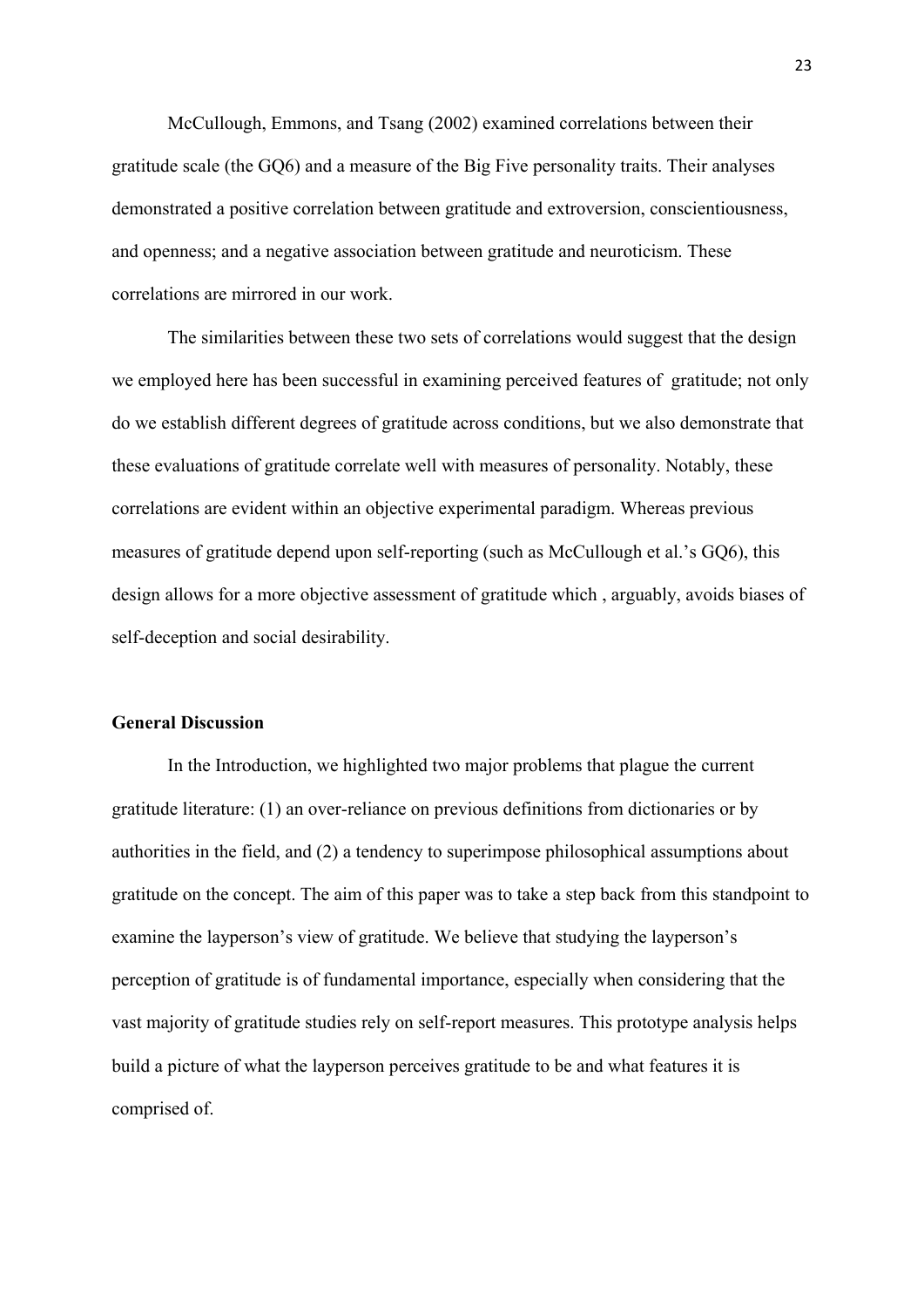There are good reasons to value this technique. A commonly cited definition of gratitude comes, for instance, from Emmons and Shelton (2002), who describe gratitude as encompassing a "felt sense of wonder." Crucially, we found that not one participant referred to "wonder" in this prototype analysis. Similarly, this feature did not appear in Lambert et al.'s U.S. sample. Emmons and Shelton's description, it seems, is a clear case where definitions of gratitude do not map onto the layperson's conceptions. Perhaps this should sound a warning signal for social scientists who, presumably, want their research to be social scientific all the way down to the conceptual ground.

A key finding in this prototype analysis has been the higher frequency of negative gratitude features in the U.K. sample relative to those documented in the U.S. study by Lambert et al. (2009). In the U.K., gratitude is linked with various negative emotions including guilt, indebtedness, embarrassment, and awkwardness. We intimated that this difference may be due to different conceptualizations, or equally it may lie with a greater admittance (or recognition) of negative aspects of gratitude in the U.K. population. Whilst gratitude has been identified as a universal character strength (Park et al., 2006), the construct itself is unlikely to be conceptualized in a universal way; each culture encompasses specific social norms which will in turn affect how a construct is cognized (see Appadurai, 1985; Cohen, 2006; Naito, Wangwan, & Tani, 2005).

This finding speaks to one of the problematic conceptual issues we highlighted in the Introduction, namely that gratitude is typically portrayed in the literature as an inherently positive concept. Watkins et al. (2006) go as far as to separate gratitude entirely from the negative state of indebtedness, suggesting that the two are "distinct emotional states" (p. 236). Whilst their studies demonstrate that gratitude *can* be dissociated from indebtedness, they do not discuss the issue of whether gratitude typically *is* dissociated from indebtedness (by the layperson). Indeed, you might experience gratitude with no feelings of indebtedness,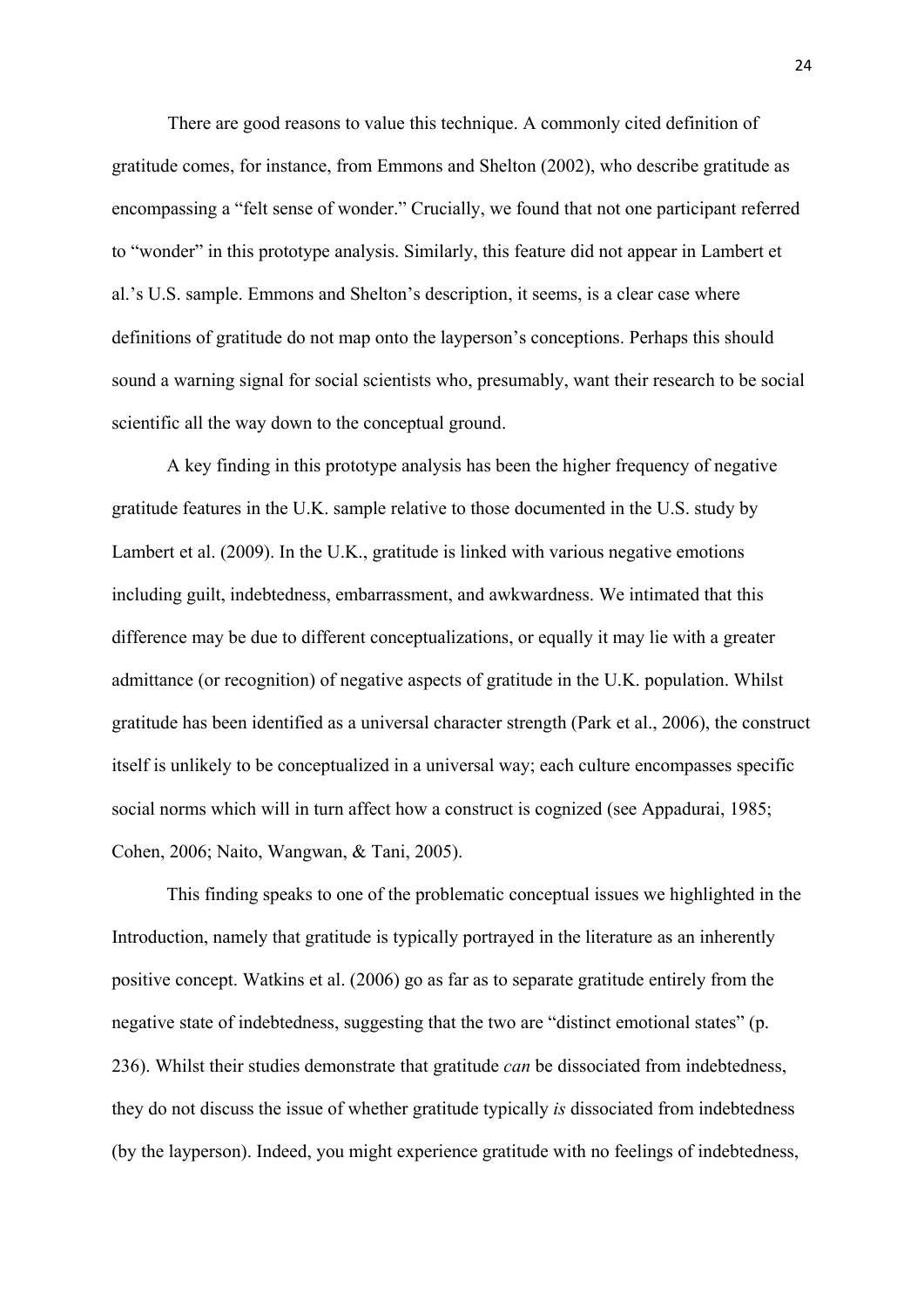and equally indebtedness without feelings of gratefulness, but this does not suggest that the two do not typically coincide or feed into one another. Interestingly, when attempting to dissociate the concepts of gratitude and indebtedness, the authors demonstrate how the two are significantly correlated ( $r = .25$ ,  $p < .01$ ). Our own data suggests that these two concepts may well coincide; participants frequently named indebtedness as a feature/characteristic that they believe is typical to instances of gratitude. Participants in this study appear to *associate* rather than dissociate gratitude and indebtedness. Similarly, there are reasonably high frequencies for guilt and embarrassment/awkwardness. These responses seem to suggest that laypeople (at least in this U.K. sample) do acknowledge the more negative side of gratitude experience. Given these findings, perhaps future research should focus on when gratitude and negative constructs, such as guilt or indebtedness, tend to coincide, rather than holding on so strongly to the view that gratitude is inherently positive.

Another discrepancy across the two cultures studied here appears to be directly related to social convention. U.K. responses contained significantly more references to politeness including terms such as "polite," "handshake," "good manners," and "custom." We proposed that gratitude in the U.K. may include associations with customary pledges of thanks. This focus on habitual processes of gratitude is much less prevalent in the U.S. sample<sup>4</sup>.

The cross-cultural differences that have been highlighted by our U.K. – U.S. sample comparison have implications for the future examination of gratitude. Our results suggest that gratitude may contain a common core with culturally ubiquitous features, in addition to socially constructed elements that change depending on the culture being studied. It is important that researchers are aware of how their investigations might be affected by different conceptualizations of gratitude. For instance, gratitude interventions that are based on a conflicting conception of what gratitude is (and when it is/should be experienced) could have damaging effects in the culture(s) in question. Similarly, a measure of gratitude can only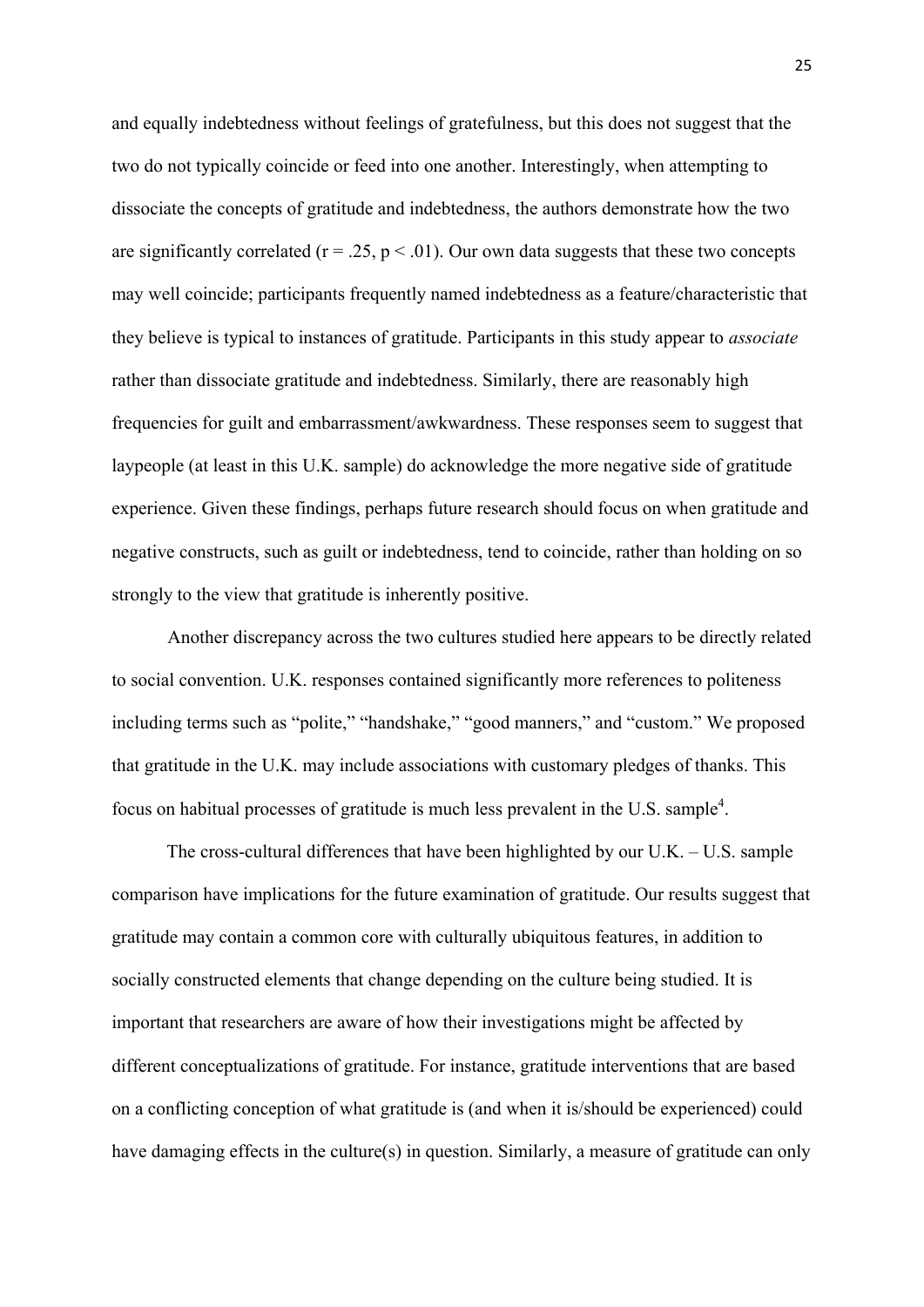be valid if both the administrator and the participant are in agreement as to what gratitude is. This is, indeed, one of our current concerns when considering the available gratitude measures. There are three commonly used measures of gratitude; the GQ6, (McCullough et al., 2002), the GRAT (Watkins, Woodward, Stone, & Kolts, 2003), and the Appreciation Scale (Adler & Fagley, 2005). However, none of these scales encompasses a measure of the individuals' understandings of the concept itself; instead they are largely focused on the emotion/feeling component of gratitude. One possible advancement of gratitude measures, and one that the current authors hope to be able to offer in time, would be one that also examines the concept itself. This would ensure that the researchers are aware of differences in conceptualizations and could allow for a measure that could be used more readily across different cultures.

We believe the cross-cultural differences that we have begun to highlight here deserve further scrutiny by extending the current paradigm to examine other cultures. This would allow us to further examine which features of gratitude are universal (i.e. form the common core of gratitude) and which constitute socially constructed elements specific to individual cultures. However, prototype analysis will only offer initial evidence of cross-cultural differences in how gratitude is conceptualized. This method, after all, does not distinguish between features identified as part of a given concept and features simply identified as being typically associated with a concept. A more in-depth examination of how gratitude is conceptualized would, therefore, be needed to draw any strong conclusions about crosscultural differences.

Study 2 demonstrated noteworthy differences between frequency and centrality ratings of gratitude features. A feature identified numerous times by respondents in Study 1 did not necessarily translate to high centrality ratings in Study 2. We have noted here the importance of *both* types of judgment. The frequency of gratitude features can be thought of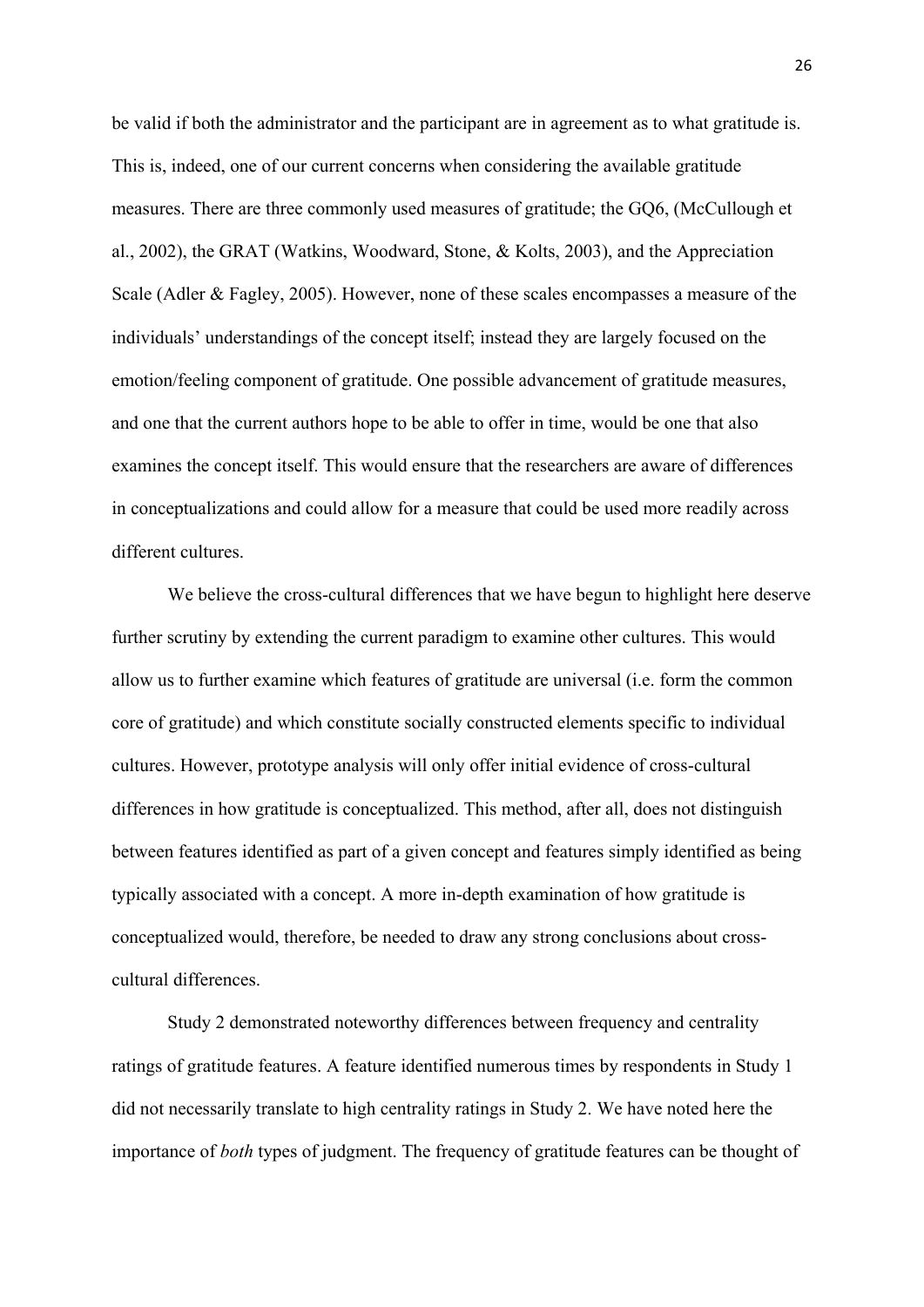as a measure of respondents' quick, intuitive thoughts about gratitude. In current prototype studies, these are accorded less importance than centrality ratings which invoke careful decisions about what elements *should* or *should not* constitute gratitude. We believe that assessments of what *should* constitute gratitude may be very different from assessments of what *does* constitute gratitude, and in this way centrality ratings may evoke more accepted and socially desirable notions about the phenomenon of interest than frequency ratings. Whilst we do not disregard the importance of centrality ratings, we believe that frequency ratings deserve more merit. Therefore, our final study utilized a combination of both these factors.

The results from Study 3 demonstrated that combining frequency and centrality was a successful endeavor; different degrees of gratitude were identified in relation to the four levels of centrality and frequency of features. This could therefore offer a new way of examining prototypical features, in which frequency is accorded the same status as centrality, and whereby both instant, intuitive *and* carefully thought out features of gratitude are included in tests of cognition. Integrating the two types of rating would be consistent with the post-1980s affective revolution in cognitive science and its view that the human mind comprises both an ancient and largely automatic affective system alongside a newer and less spontaneous reasoning system.

Akin to Lambert et al.'s (2009) prototype study of gratitude, we successfully demonstrated how different features of gratitude can affect cognition. Exploring the formation of impressions on fictitious characters has allowed for objective measurements of grateful traits and has also permitted some novel and interesting correlations to emerge, the most salient of these being a correlation between gratitude and virtue. In demonstrating a positive and significant correlation between ratings of gratitude and ratings of virtuousness,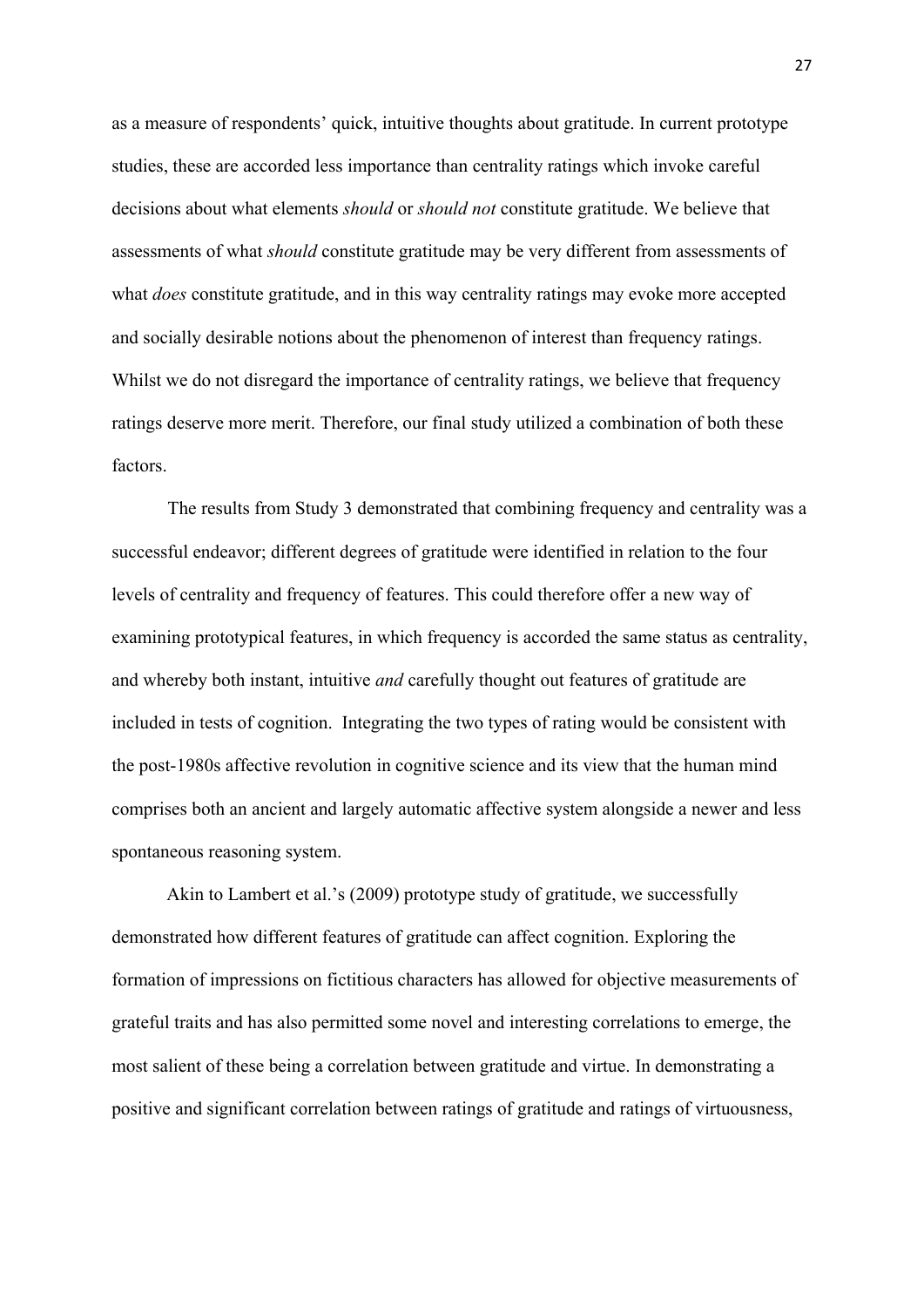the paper also begins to answer the question of whether gratitude is considered a virtue, even if determining whether it is the "parent of all other virtues" is (as yet) some way off.

To conclude, the current study aims to advance prototype studies generally, and gratitude studies in particular. With respect to prototype analyses, it extends a new measure that accords equal weight to frequency *and* centrality ratings, to reflect instant and intuitive judgments in addition to carefully deliberated ones. In addition to this methodological contribution, the key findings of the paper advance the study of gratitude by demonstrating some potentially noteworthy cross-cultural differences in U.S. and U.K. descriptions of gratitude alongside a shared nucleus of common features. We believe the differences we have identified now warrant further empirical examination in the Anglophone world.

We are strongly committed to the view that the definition of gratitude should not be left to "experts" (be they psychologists or philosophers). A thorough examination of how gratitude is conceptualized by laypeople is required to complement these existing views. We hope that this paper demonstrates how such an exploration is a valuable endeavor and one that deserves further inquiry. Only when we fully understand how gratitude is understood by the general public will we be able to measure it accurately, teach it successfully, and foster it effectively.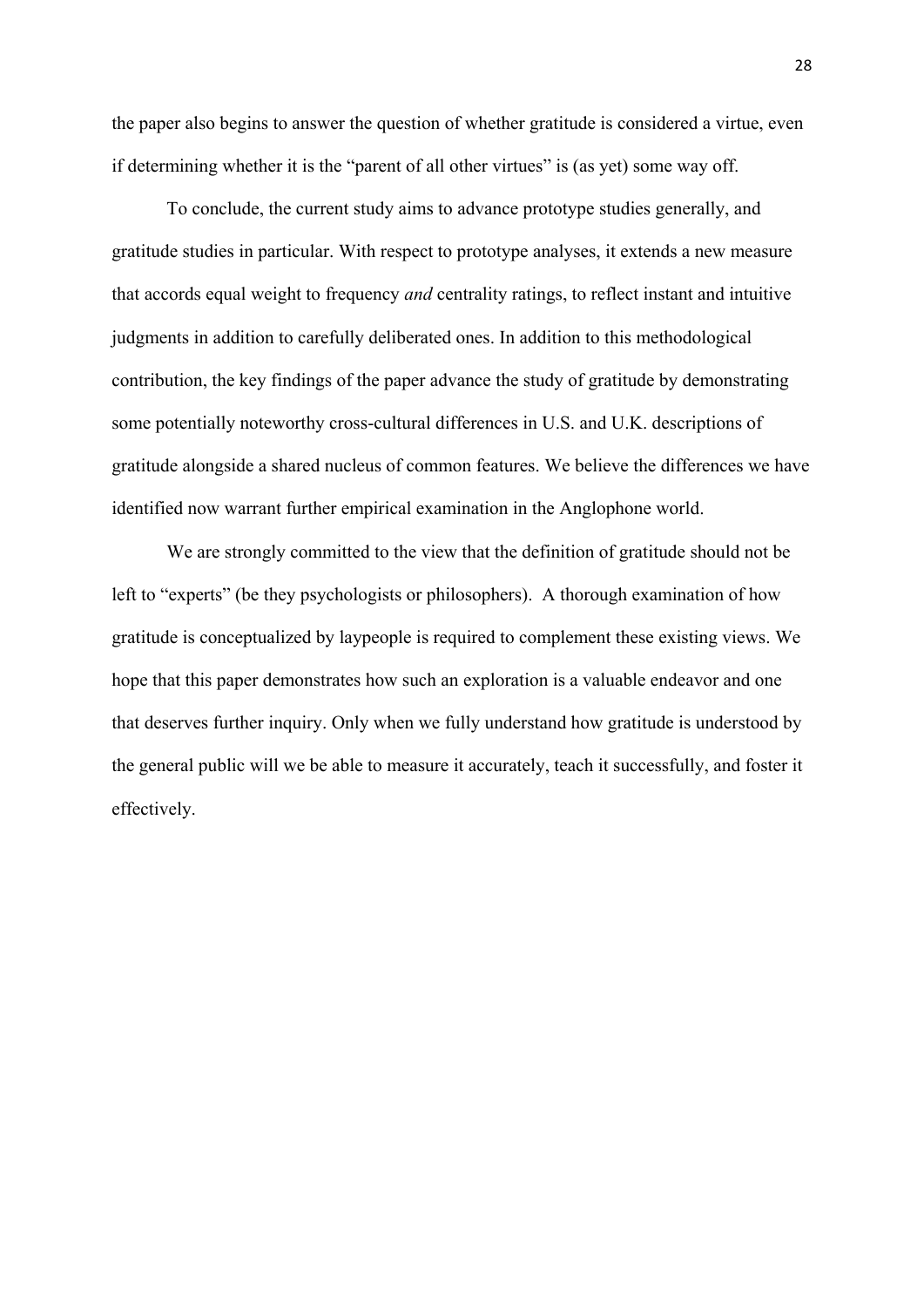#### **Authors' Notes**

- *1. It should be noted that Roberts has recently adapted his view on the concept of gratitude to involve more flexibility than his original standard analysis allowed; compare his 2004 paper and his 2014 paper (in press).*
- *2. Note that a \* indicates where two categories have been collapsed in one sample, yet counted separately in the other. Here, for the un-collapsed sample, we present the total % of mentions and average positivity and centrality ratings as well as the separate ratings in parentheses.*
- *3. Note that whilst we have combined ratings of centrality and frequency scores in this study, the same items across conditions could have been chosen based on centrality alone. In explanation, the mean centrality rating for the Central condition is 6.27; Peripheral 5.29; and Marginal 4.22. Therefore, readers who prefer the standard examination of centrality effects on cognition should be reassured that this study still depicts an examination of the effects of centrality ratings on cognition.*
- *4. One possible limitation should be acknowledged here. Whilst the categorizations were conducted by two examiners within each sample, they were performed by different experimenters across the two samples. This therefore raises the possibility that the previous experimenters may have grouped the features in a different way from the current coders. This leaves open the possibility that differences we see here could have been enhanced or, equally, diminished across the two samples.*

#### **Acknowledgements**

We would like to offer our sincere thanks to Dr Aidan Gregg, from the University of Southampton, for his kind help and invaluable advice on conducting this prototype analysis.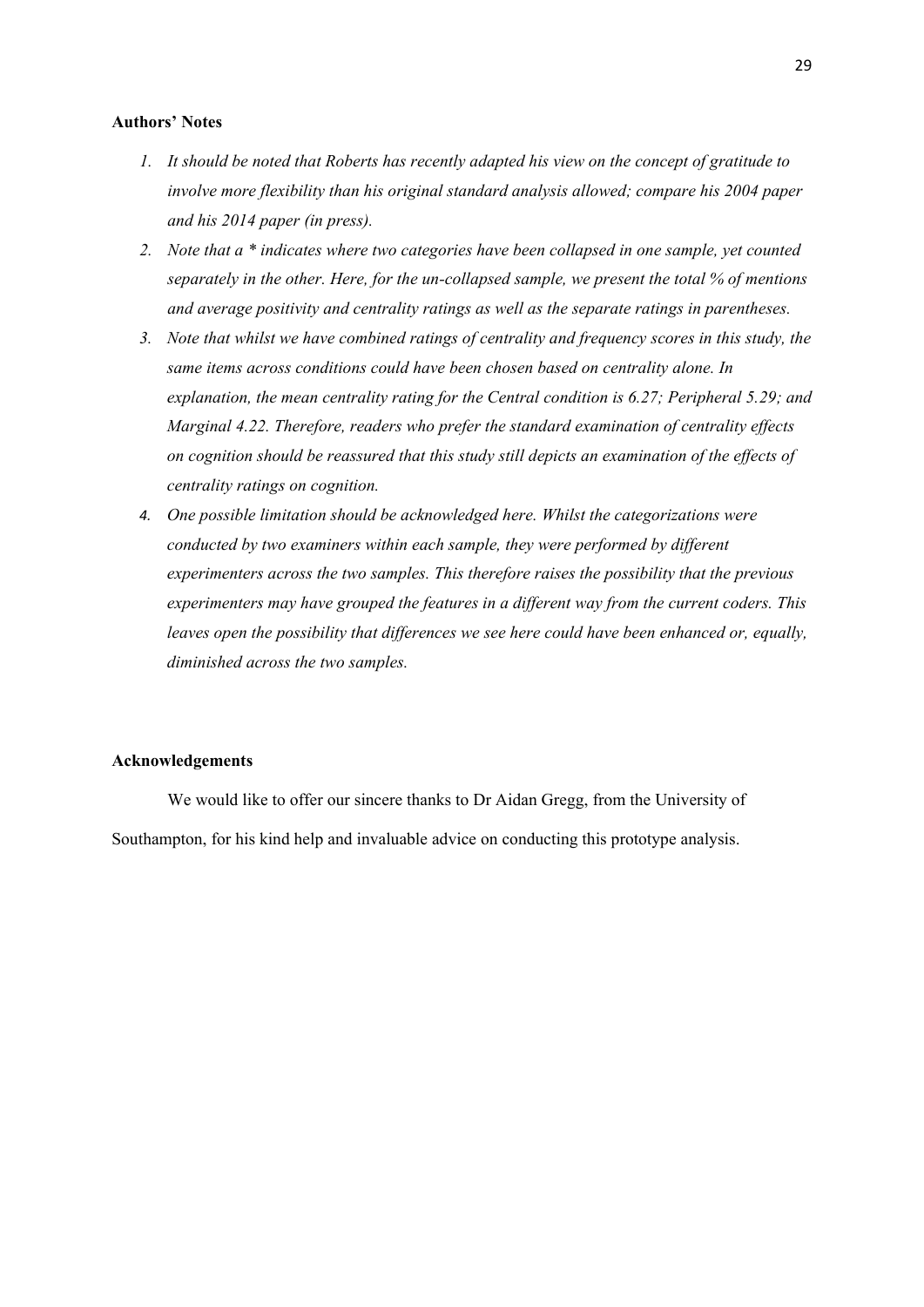## **References**

SecondAuthor, FirstAuthor, & ThirdAuthor (2013). Removed.

ThirdAuthor (2014). Removed.

- Adler, M. G., & Fagley, N. S. (2005). Appreciation: Individual Differences in Finding Value and Meaning as a Unique Predictor of Subjective Well‐Being. *Journal of personality*, *73*(1), 79–114.
- Algoe, S. B., Haidt, J., & Gable, S. L. (2008). Beyond reciprocity: Gratitude and relationships in everyday life. *Emotion, 8*(3), 425–429.
- Appadurai, A. (1985). Gratitude as a social mode in South India. *Ethos*, *13*(3), 236–245.
- Berger, F. R. (1975). Gratitude. *Ethics, 85*(4), 298–309.
- Cawley, M. J., Martin, J. E., & Johnson, J. A. (2000). A virtues approach to personality. *Personality and Individual Differences*, *28*(5), 997–1013.
- Cohen, A. B. (2006). On gratitude. *Social Justice Research*, *19*(2), 254–276.
- Costa, P. T., & McCrae, R. R. (1992). Normal personality assessment in clinical practice: The NEO Personality Inventory. *Psychological assessment*, *4*(1), 5–13.
- Emmons, R. A., & McCullough, M. E. (2003). Counting blessings versus burdens: An experimental investigation of gratitude and subjective well-being in daily life. *Journal of Personality and Social Psychology, 84*(2), 377–389.
- Emmons, R. A., & Shelton, C. M. (2002). Gratitude and the science of positive psychology. In C. R. Snyder & S. J. Lopez (Eds.), *Handbook of positive psychology* (pp. 459–471). Oxford: Oxford University Press.
- Epstein, S. (2010). Demystifying intuition: What it is, what it does, and how it does it. *psychological Inquiry*, *21*(4), 295–312.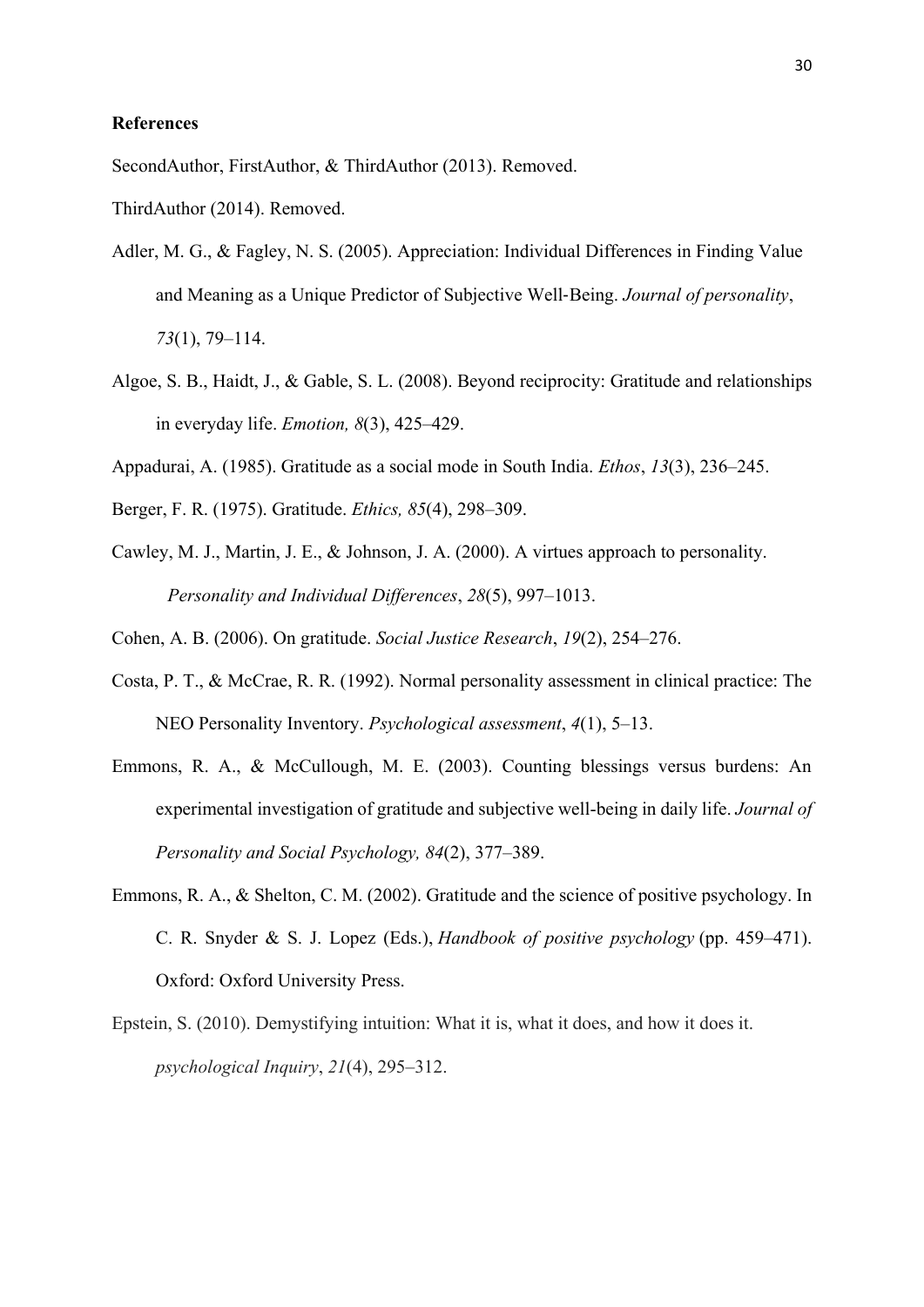- Fagley, N. S. (2012). Appreciation uniquely predicts life satisfaction above demographics, the Big 5 personality factors, and gratitude. *Personality and Individual Differences, 53*(1), 59–63.
- Fehr, B. (1988). Prototype analysis of the concepts of love and commitment. *Journal of Personality and Social Psychology*, *55*(4), 557–579.
- Fehr, B., & Russell, J. A. (1984). Concept of emotion viewed from a prototype perspective. *Journal of experimental psychology. General*, *113*(3), 464–486.
- Fehr, B., & Russell, J.A. (1991). The concept of love viewed from a prototype perspective. *Journal of Personality and Social Psychology, 60(3)*, 425–438.
- Fischer, R., & Chalmers, A. (2008). Is optimism universal? A meta-analytical investigation of optimism levels across 22 nations. *Personality and Individual Differences*, *45*(5), 378– 382.
- Froh, J. J., Emmons, R. A., Card, N. A., Bono, G., & Wilson, J. A. (2011). Gratitude and the reduced costs of materialism in adolescents. *Journal of Happiness Studies, 12*(2), 289– 302.
- Froh, J. J., Sefick, W. J., & Emmons, R. A. (2008). Counting blessings in early adolescents: An experimental study of gratitude and subjective well-being. *Journal of School Psychology, 46*(2), 213–233.
- Froh, J. J., Yurkewicz, C., & Kashdan, T. B. (2009). Gratitude and subjective well-being in early adolescence: Examining gender differences. *Journal of Adolescence*, *32*(3), 633– 650.
- Gregg, A. P., Hart, C. M., Sedikides, C., & Kumashiro, M. (2008). Everyday conceptions of modesty: A prototype analysis. *Personality and Social Psychology Bulletin, 34*(7), 978– 992.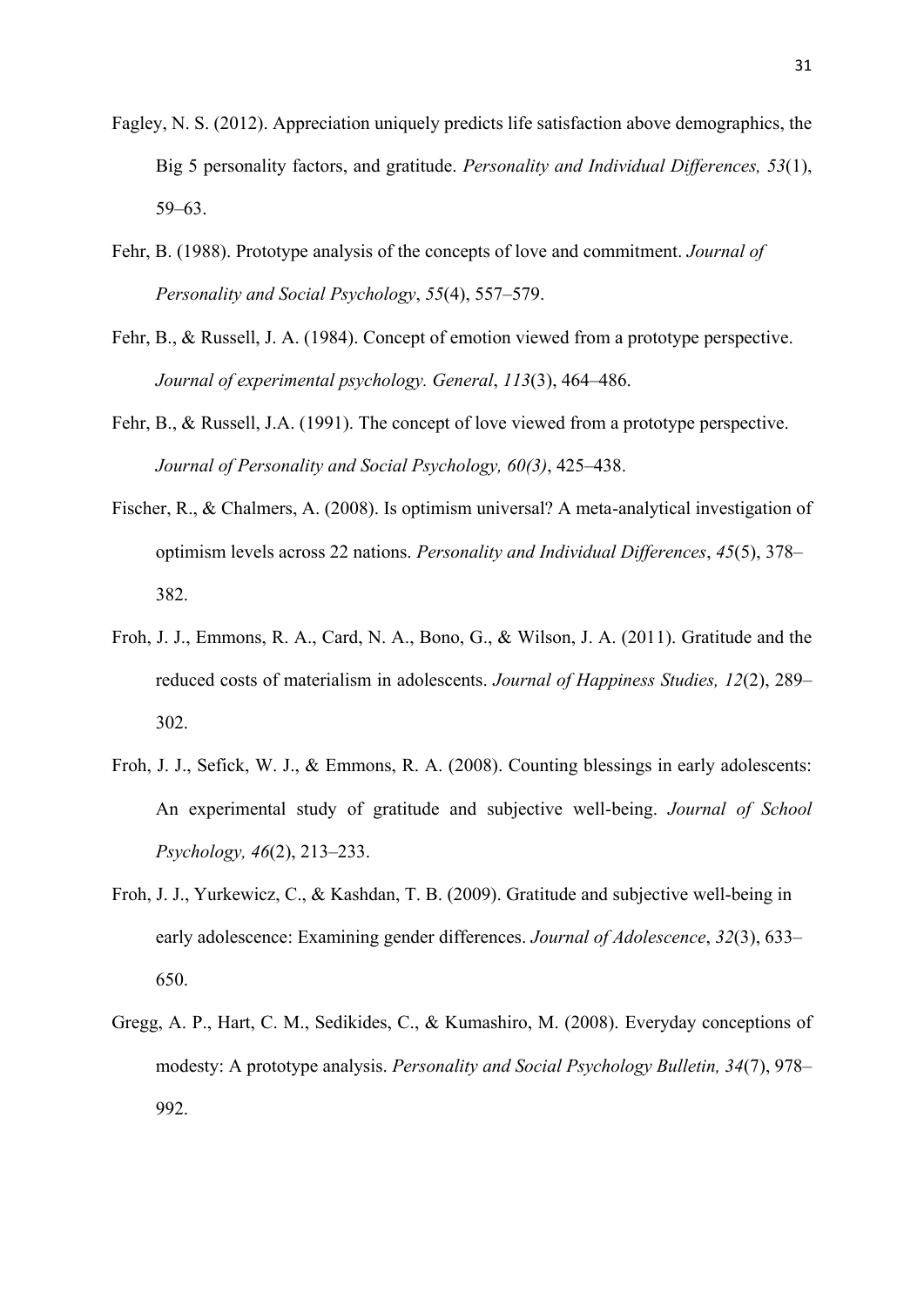- Haidt, J. (2001). The emotional dog and its rational tail: a social intuitionist approach to moral judgment. *Psychological review*, *108*(4), 814.
- Hogarth, R. M. (2010). Intuition: A challenge for psychological research on decision making. *Psychological Inquiry*, *21*(4), 338–353.
- Kearns, J. N., & Fincham, F.D. (2004). A prototype analysis of forgiveness. *Personality and Social Psychology Bulletin, 30(7),* 838–855.
- Lambert, N. M., Graham, S. M., & Fincham, F. D. (2009). A prototype analysis of gratitude: Varieties of gratitude experiences. *Personality and Social Psychology Bulletin, 35*(9), 1193–1207.
- McConnell, T. (1993). *Gratitude*. Philadelphia: Temple University Press.
- McCullough, M. E., Emmons, R. A., & Tsang, J. (2002). The grateful disposition: A conceptual and empirical topography. *Journal of Personality and Social Psychology, 82*(1), 112– 127.
- McCullough, M. E., Kilpatrick, S. D., Emmons, R. A., & Larson, D. B. (2001). Is gratitude a moral affect? *Psychological Bulletin, 127*(2) 249–266.
- Naito, T., Wangwan, J., & Tani, M. (2005). Gratitude in university students in Japan and Thailand. *Journal of Cross-Cultural Psychology*, *36*(2), 247–263.
- Park, N., Peterson, C., & Seligman, M. E. P. (2004). Strengths of character and well-being. *Journal of Social and Clinical Psychology, 23*(5), 603–619.
- Park, N., Peterson, C., & Seligman, M. E. (2006). Character strengths in fifty-four nations and the fifty US states. *The Journal of Positive Psychology*, *1*(3), 118–129.
- Perugini, M., & Leone, L. (2009). Implicit self-concept and moral action. *Journal of Research in Personality*, *43*(5), 747–754.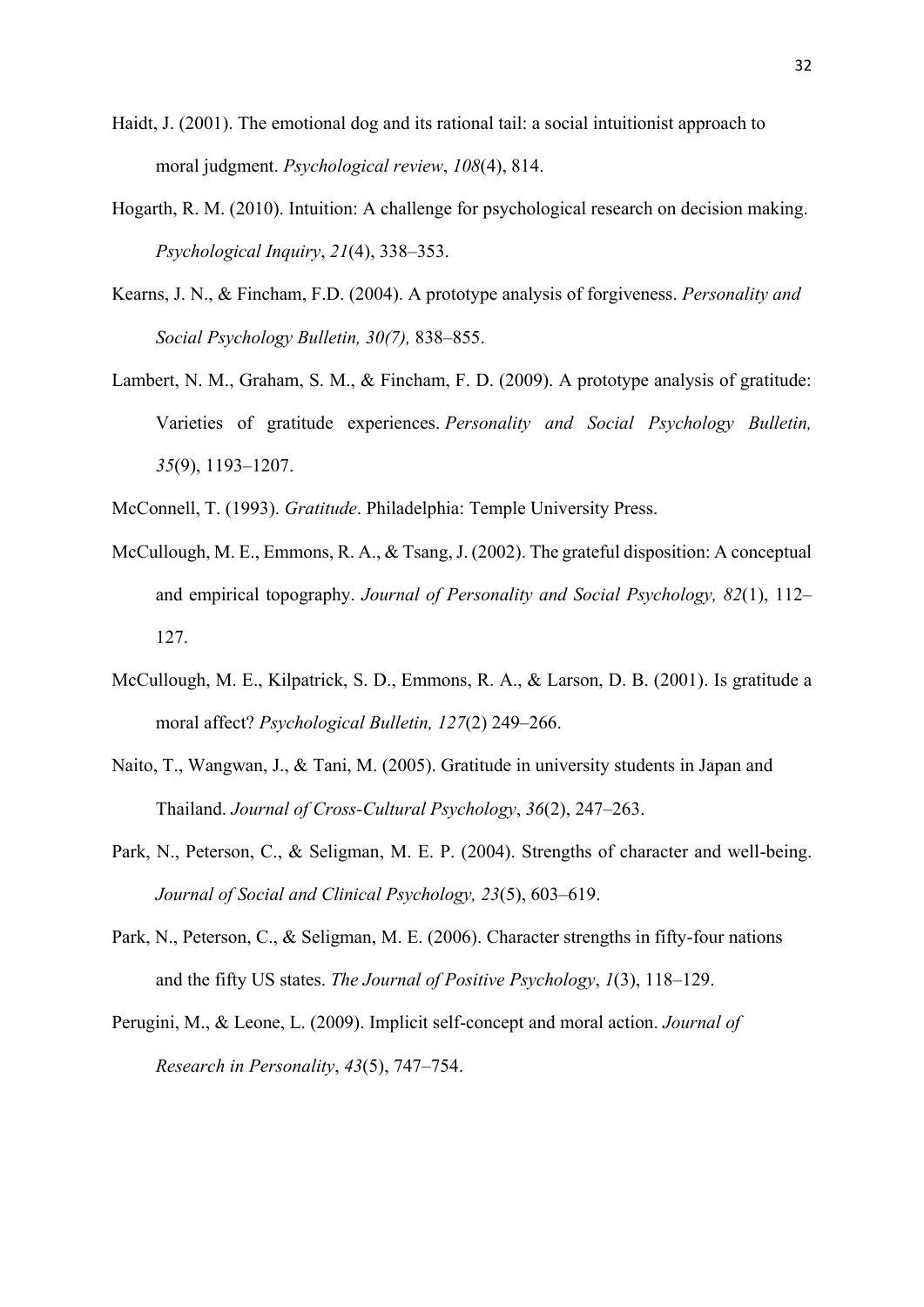- Richetin, J., Perugini, M., Adjali, I., & Hurling, R. (2007). The moderator role of intuitive versus deliberative decision making for the predictive validity of implicit and explicit measures. *European journal of personality*, *21*(4), 529–546.
- Roberts, R. C. (2004). The blessings of gratitude: A conceptual analysis. In R. A. Emmons & M. E. McCullough (Eds.), *The psychology of gratitude* (pp. 58–78). Oxford: Oxford University Press.
- Rosch, E. (1975). Cognitive representations of semantic categories. *Journal of Experimental Psychology: General, 104(3)*, 192–233.
- Rose, J. P., Endo, Y., Windschitl, P. D., & Suls, J. (2008). Cultural differences in unrealistic optimism and pessimism: The role of egocentrism and direct versus indirect comparison measures. *Personality and Social Psychology Bulletin*, *34*(9), 1236–1248.
- Rosenberg, S., & Jones, R. (1972). A method for investigating and representing a person's implicit theory of personality: Theodore Dreiser's view of people. *Journal of Personality and Social Psychology*, *22*(3), 372–386.
- Rosenberg, S., & Sedlak, A. (1972). Structural representations of implicit personality theory. *Advances in Experimental Social Psychology*, *6*, 235–297.
- Sauer, H. (2012). Morally irrelevant factors: What's left of the dual process-model of moral cognition?. *Philosophical Psychology*, *25*(6), 783–811.
- Sharot, T. (2011). The optimism bias. *Current Biology*, *21*(23), R941–R945.
- Tesser, A., Gatewood, R., & Driver, M. (1968). Some determinants of gratitude. *Journal of Personality and Social Psychology, 9*(3), 233–236.
- Watkins, P. C. (2004). Gratitude and subjective well-being. In R. A. Emmons & M. E. McCullough (Eds.), *The psychology of gratitude* (pp. 167–192). Oxford: Oxford University Press.